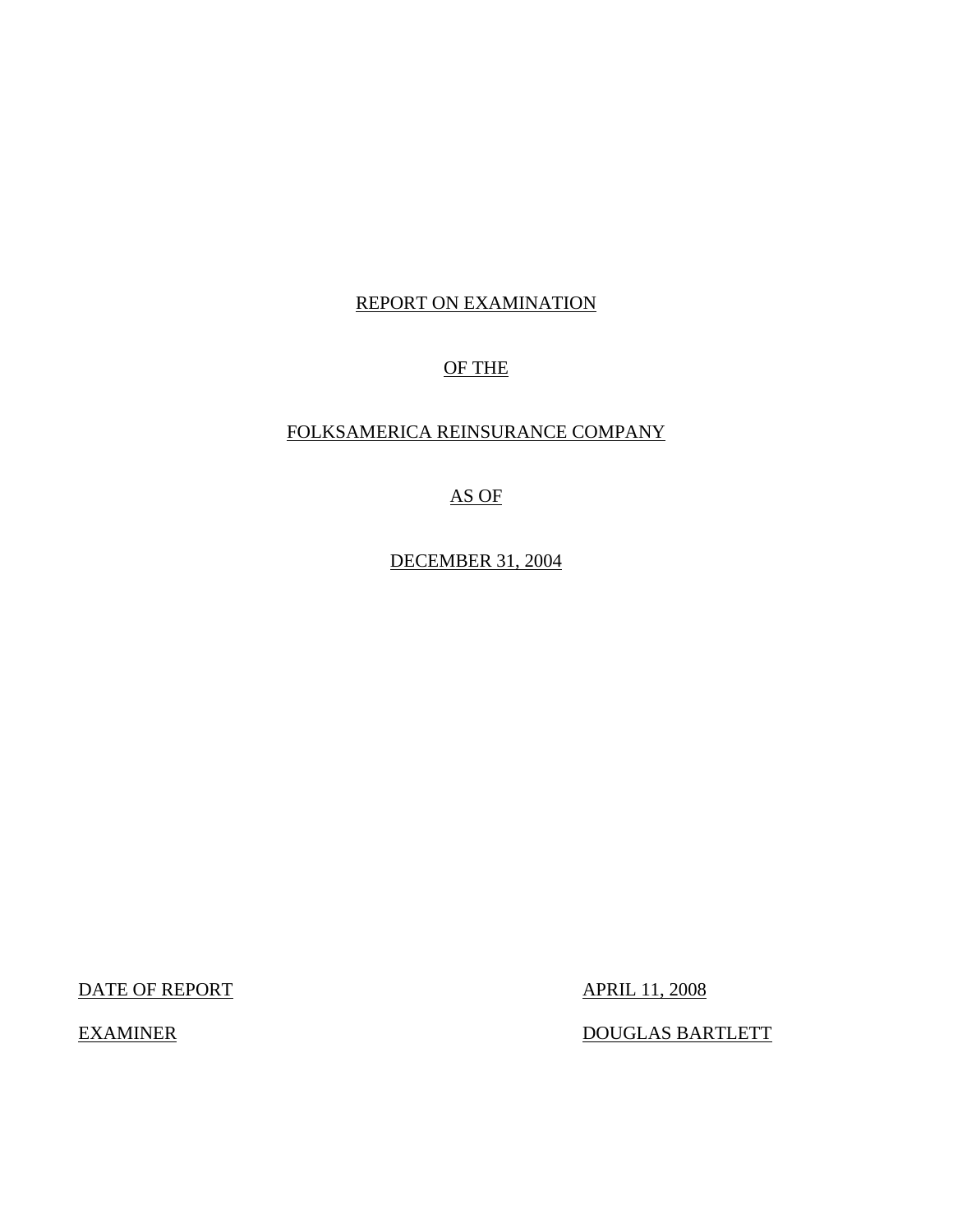## TABLE OF CONTENTS

## **ITEM NO.**

## PAGE NO.

| 1  | Scope of examination                                                                                                                                             | $\overline{2}$           |
|----|------------------------------------------------------------------------------------------------------------------------------------------------------------------|--------------------------|
| 2. | <b>Description of Company</b>                                                                                                                                    | 3                        |
|    | A. Management<br>B. Territory and plan of operation<br>C. Reinsurance<br>D. Holding company system<br>E. Significant operating ratios<br>F. Accounts and records | 6<br>9<br>14<br>19<br>20 |
| 3. | <b>Financial statements</b>                                                                                                                                      | 22                       |
|    | A. Balance sheet<br>B. Underwriting and investment exhibit                                                                                                       | 22<br>24                 |
| 4. | Losses and loss adjustment expenses                                                                                                                              | 25                       |
| 5. | Subsequent events                                                                                                                                                | 25                       |
| 6. | Compliance with prior report on examination                                                                                                                      | 29                       |
| 7. | Summary of comments and recommendations                                                                                                                          | 30                       |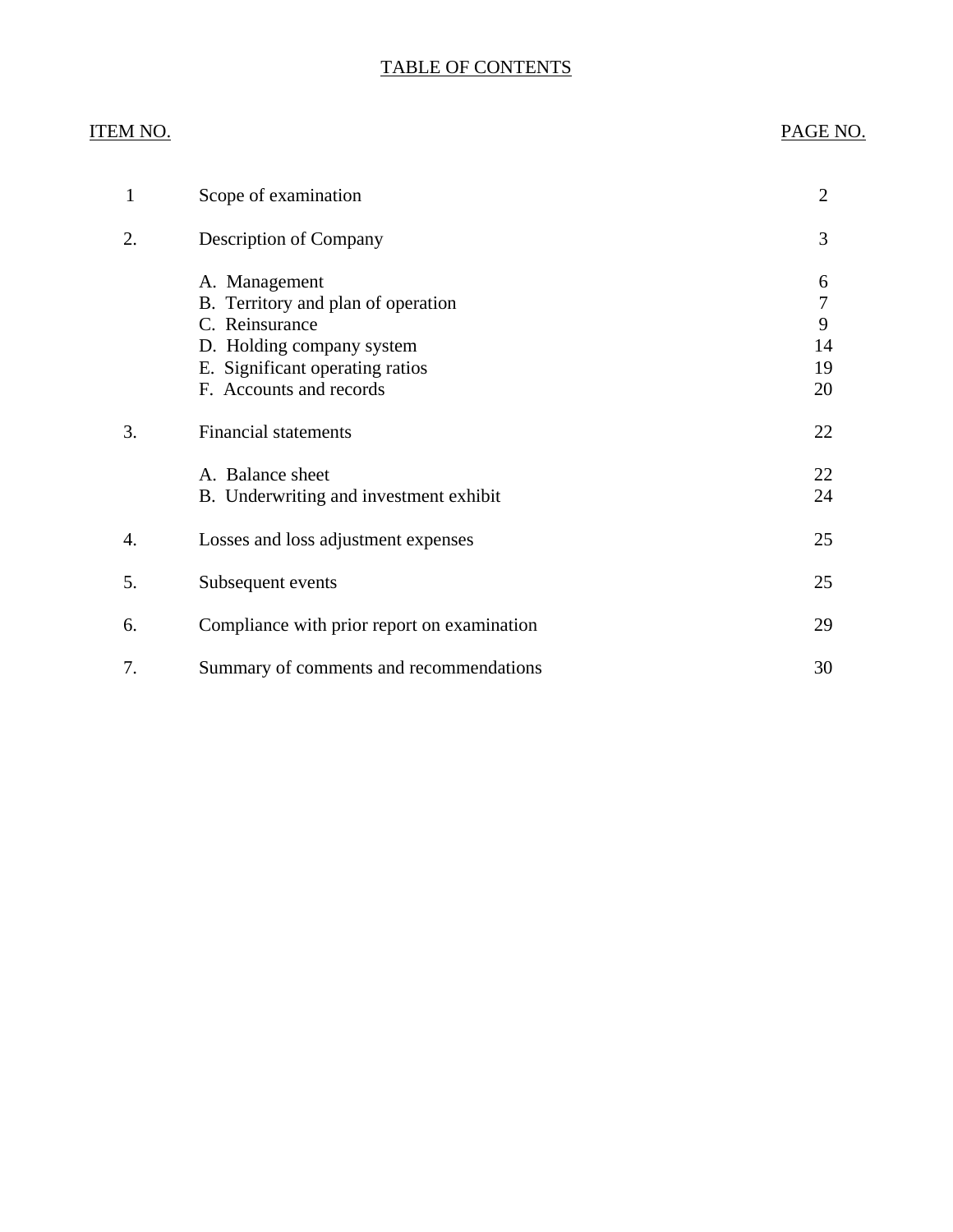

STATE OF NEW YORK INSURANCE DEPARTMENT 25 BEAVER STREET NEW YORK, NEW YORK 10004

April 11, 2008

Honorable Eric R. Dinallo Superintendent of Insurance Albany, New York 12257

Sir:

Pursuant to the requirements of the New York Insurance Law, and in compliance with the instructions contained in Appointment Number 22427 dated October 24, 2005 attached hereto, I have made an examination into the condition and affairs of Folksamerica Reinsurance Company as of December 31, 2004, and submit the following report thereon.

Wherever the designations "the Company", "FRC", and "Folksamerica" appear herein without qualification, it should be understood to indicate Folksamerica Reinsurance Company.

Wherever the term "Department" appears herein without qualification, it should be understood to mean the New York Insurance Department.

The examination was conducted at the Company's home office located at 1 Liberty Plaza, New York, New York 10006.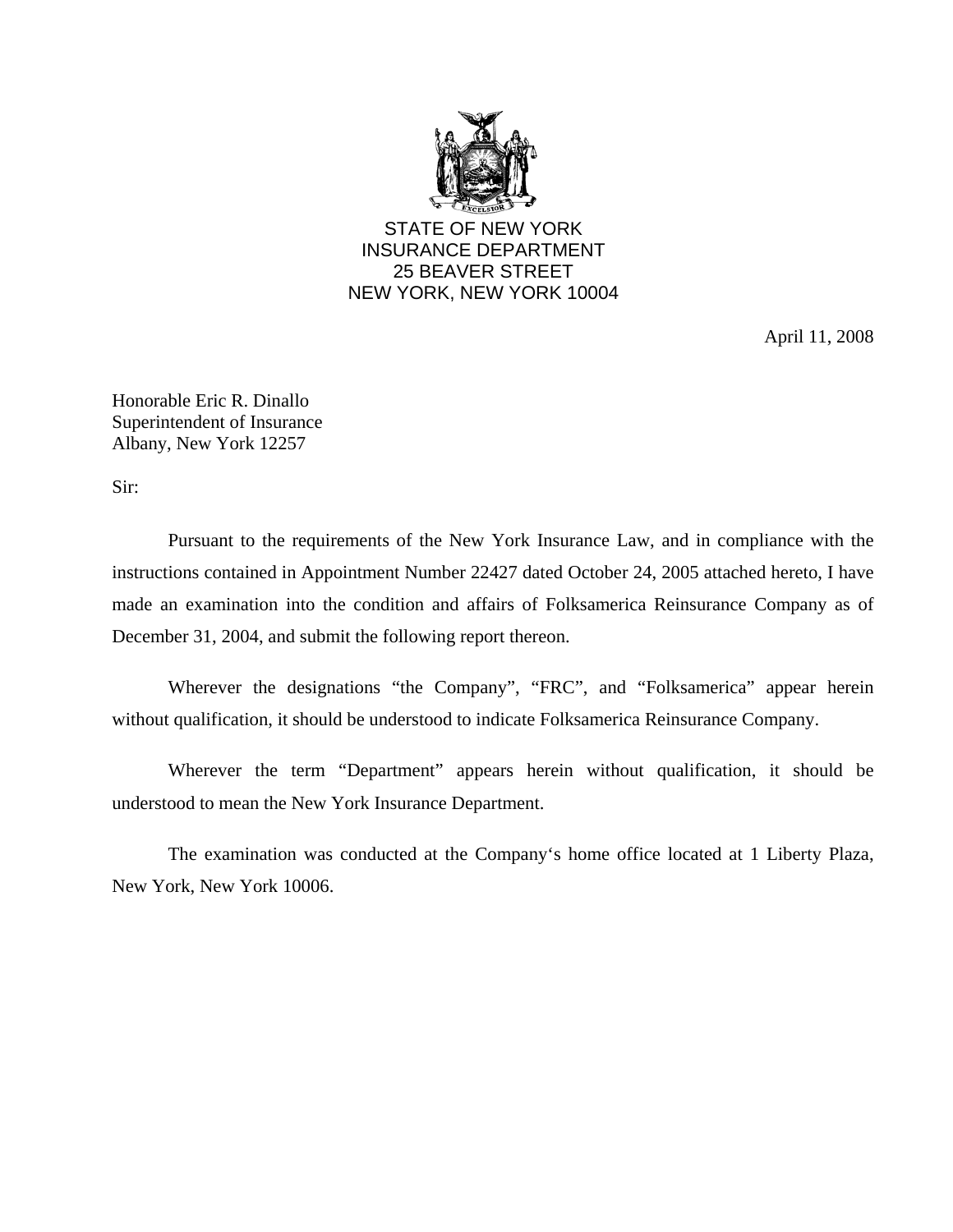#### 1. SCOPE OF EXAMINATION

<span id="page-3-0"></span>The previous examination was conducted as of December 31, 2000. This examination covered the four year period from January 1, 2001 through December 31, 2004. Transactions occurring subsequent to this period were reviewed where deemed appropriate by the examiner.

The current examination was organized, planned, and conducted in accordance with guidelines and procedures established in the Financial Condition Examiners Handbook, (Draft as of September 15, 2004) with the application of the risk focused principles and approach contained in the draft. To the extent considered appropriate, work performed by the Company's independent public accountants and the Sarbanes Oxley documentation was considered. A review also made of the following items as called for in the Examiners Handbook of the National Association of Insurance Commissioners ("NAIC"):

> History of Company Management and control Corporate records Territory and plan of operation Business in force by states Loss experience Reinsurance Accounts and records Financial statements

A review was also made to ascertain what action was taken by the Company with regard to comments and recommendations contained in the prior report on examination.

This report on examination is confined to financial statements and comments on those matters, which involve departures from laws, regulations or rules, or which are deemed to require explanation or description.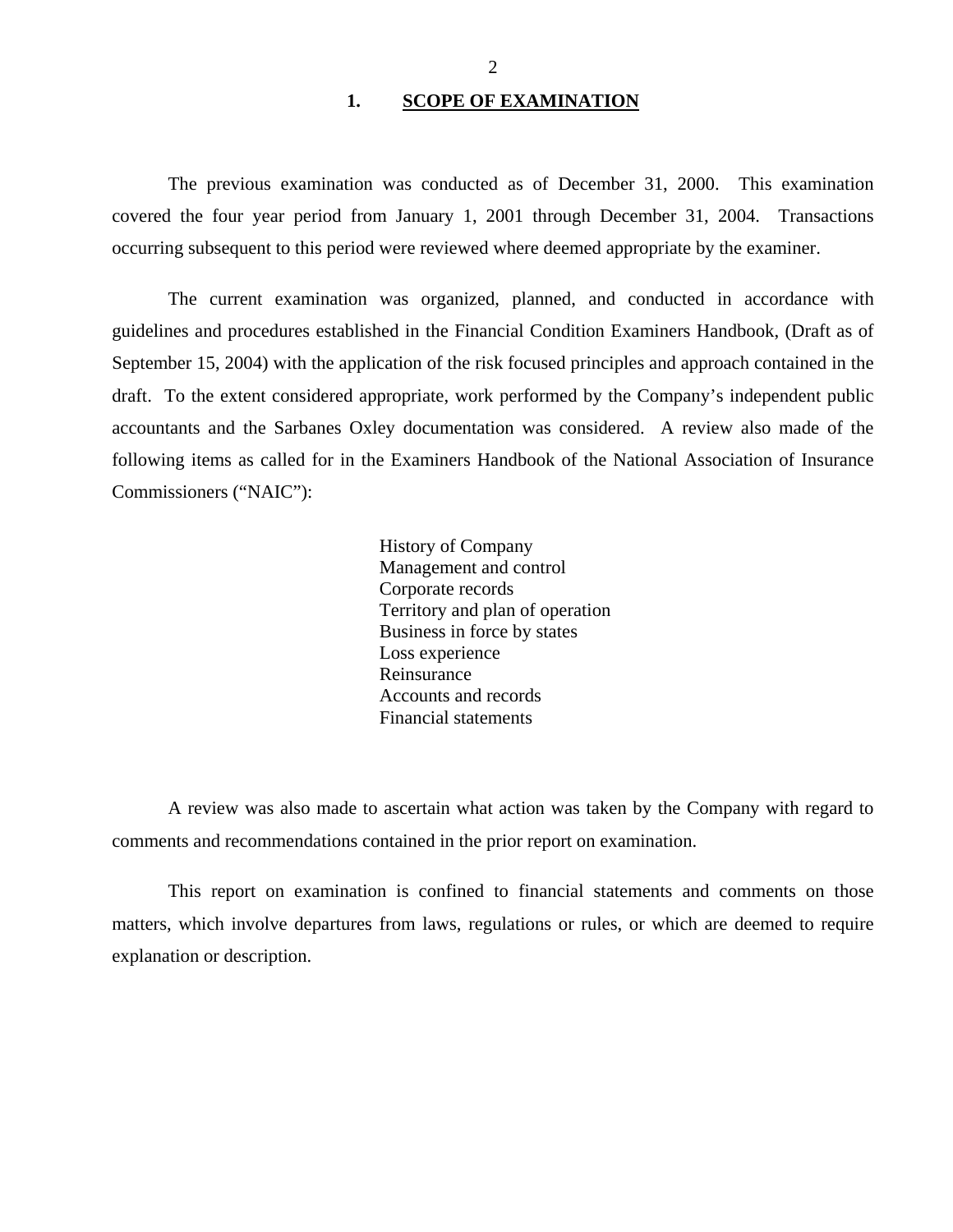#### **2. DESCRIPTION OF COMPANY**

<span id="page-4-0"></span>Folksamerica Reinsurance Company was incorporated under the laws of the State of New York on September 13, 1979. The Company was licensed and commenced business on January 9, 1980.

The Company is a wholly-owned subsidiary of Folksamerica Holding Company, Inc., ("FHC") a New York corporation, whose ultimate parent is Mr. John J. Byrne. Mr. Byrne was deemed the ultimate controlling person by this Department by virtue of his ownership of 9.7% of the outstanding shares of the White Mountains Insurance Group Ltd ("WMIG"), a Bermuda corporation and his position as chairman of the executive committee of WMIG. Folksamerica Holding Company, Inc. is an indirect wholly owned subsidiary of White Mountains Re Group, Ltd. ("White Mountains"), a Bermuda based holding company, which in turn is an indirect wholly owned subsidiary of WMIG. At December 31, 2004, the FRC wholly owned Sirius America Insurance Company ("Sirius") and CF Insurance Company (an inactive shell company).

White Mountains Holdings, Inc., ("WM Holdings") purchased 100% of newly issued preferred stock of FHC, representing 50% ownership. On August 18, 1998, WM Holdings purchased the remaining 50% of FHC.

In conjunction with the above, on June 19, 1996, FHC and the Company purchased all of the shares of Christiania Insurance Corporation of New York ("Christiania") for \$88,000,000. FHC then sold 19.37% of these shares to FRC for \$16,984,000. The stock purchase agreement was approved by the Department. On December 31, 1996, the Company entered into a "transfer and assumption agreement" with Christiania. The Company also acquired the stock in Surety Reinsurance Company ("Surety Re"), a 100% owned subsidiary of Christiania. On December 31, 1996, FHC contributed its 80.7% ownership in Christiania to FRC. In May 15, 1997, the Company sold the Christiania to Business Insurance Group, Inc. for \$5,200,000.

On March 13, 1997, the Company contributed \$850,000 to Surety Re to meet the minimum capital requirements of \$2,400,000. Effective January 1, 1997, all of the assets and liabilities of Surety Re, with the exception of \$2,527,104 needed to maintain its licenses, were transferred to the Company under a transfer and assumption agreement. On July, 1998, Surety Re was sold to Lawrenceville Holdings, Inc. for \$280,000.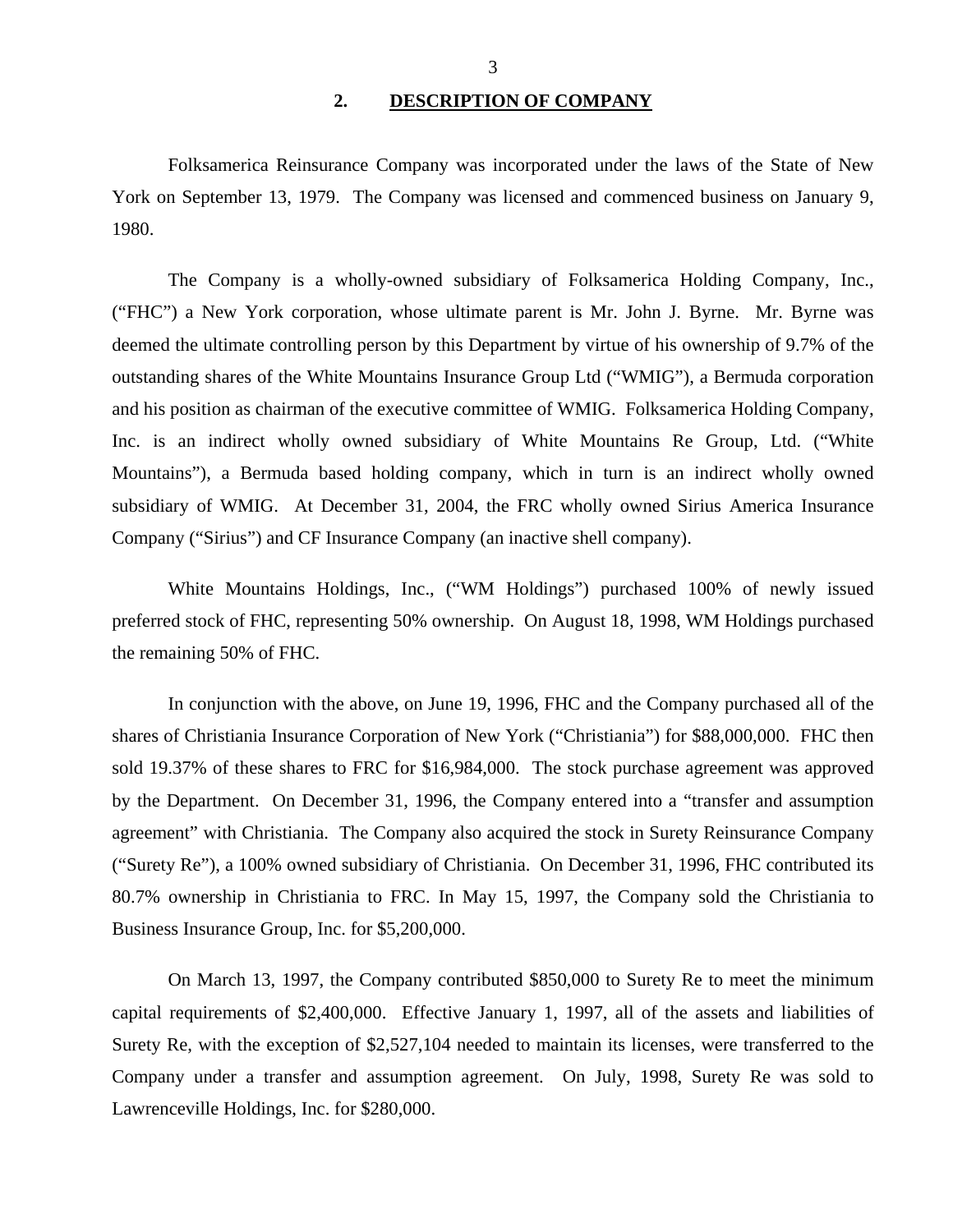On June 6, 1997, the Company purchased Great Lakes American Reinsurance Company from Munich Reinsurance Company and renamed it Folksamerica General Insurance Company ("FGIC"). On September 30, 1997, all of the assets and liabilities of FGIC, with the exception of \$7,300,000 needed to maintain its licenses, were transferred to the Company under a transfer and assumption agreement. On March 5, 1998, FGIC was sold to Exel Limited for \$4,193,126 more than the assets and liabilities on the balance sheet at that date.

On June 28, 1999, the Company acquired 100% of the capital stock of USF Re Insurance Company ("USF Re"). On July, 1, 1999, all of the assets and liabilities of USF Re with the exception of \$10,000,000 needed to maintain its licenses, were transferred to the Company under a transfer and assumption agreement. On December 30, 1999, USF Re was sold to AXA Reinsurance Company for \$16,099,922.

On March 31, 2000, the Company acquired 100% of the capital stock of PCA Property and Casualty Company ("PCA") from Humana Inc. On April 1, 2000, all assets and liabilities of PCA with exception of \$5,000,000, needed to maintain its licenses were transferred to the Company under a transfer and assumption agreement.

On May 5, 2000, FHC acquired and subsequently transferred the reinsurance operations of Risk Capital Reinsurance Company to the Company. A transfer and assumption agreement was entered into between the Company and Risk Capital Reinsurance Company. The transaction was structured as a purchase of net assets.

On December 29, 2000, American Centennial Insurance Company ("ACIC"), which was in run-off, was contributed to the Company, becoming a wholly-owned subsidiary.

On September 25, 2001, the Company and FHC acquired 100% of C/F Insurance Company ("C/F") for \$46.2 million. The Company paid \$21.2 million in cash and FHC issued a four year, \$25 million note payable to the seller. On September 30, 2001, substantially all of the assets and liabilities of C/F were transferred to the Company under a transfer and assumption agreement.

On April 25, 2002, the Company acquired the stocks of Imperial Casualty and Indemnity Company ("ICIC") for \$4.5 million. On June 30, 2002, all of the assets and liabilities of ICIC were transferred to the Company under a transfer and assumption agreement.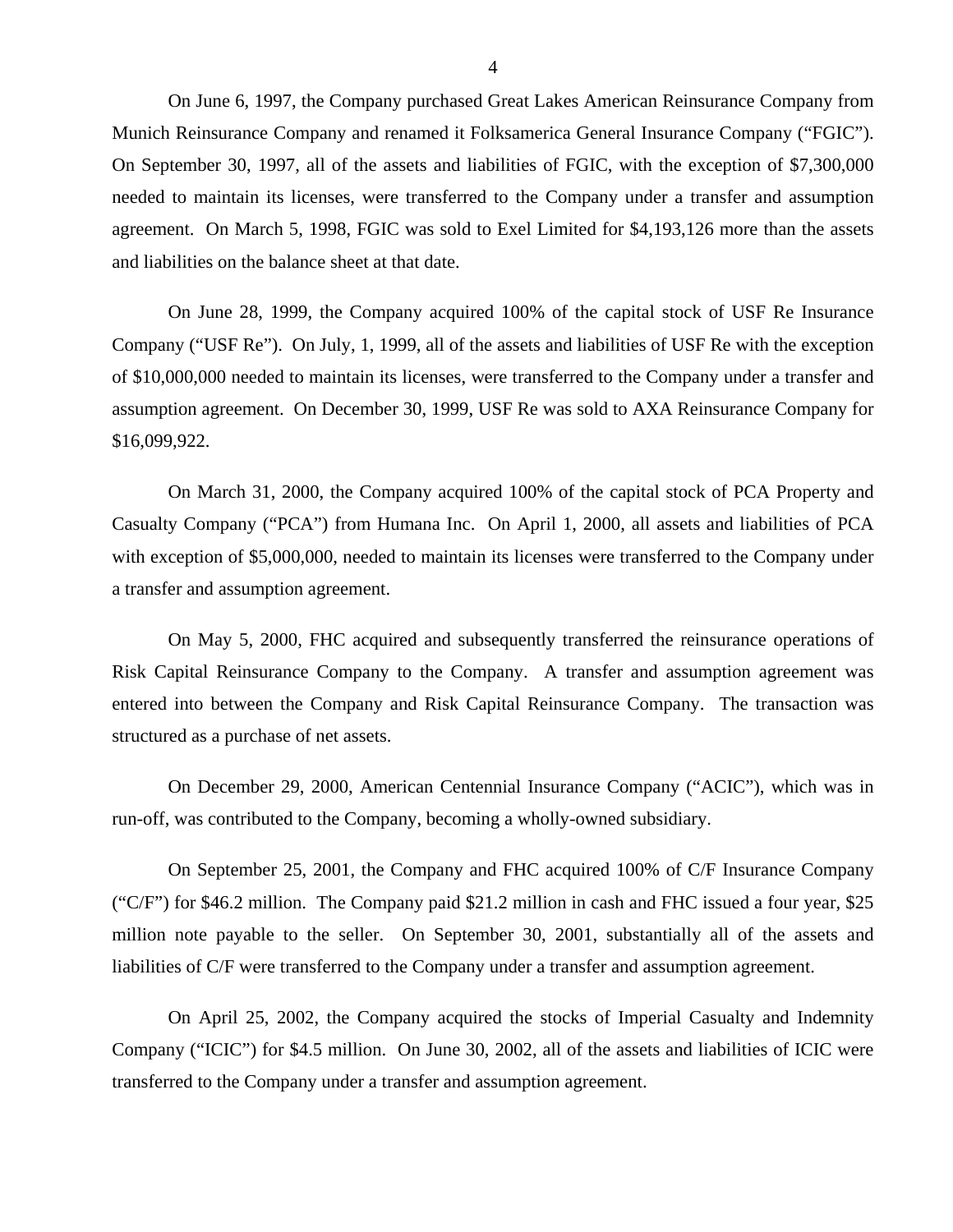On January 9, 2003, the Company sold 100% of PCA Property and Casualty Insurance Company ("PCA").

Effective October 1, 2003, the Company acquired renewal rights to the property and casualty treaty reinsurance business of CNA Re, a division of CNA Financial Corporation. Under the agreement, the Company will pay CNA Re a renewal commission on the premiums renewed by the Company over the next two contract renewals.

On December 30, 2003, the Company sold ICIC and on December 31, 2003, the Company sold ACIC to another subsidiary of White Mountains Re.

On April 16, 2004, White Mountain Re completed its acquisition of Sirius Insurance Group from ABB Ltd. In connection with this transaction, the Company acquired 100% of Sirius America Insurance Company ("Sirius America") for \$93.2 million. The transaction was accounted for under the statutory purchase method at a cost of \$83.7 million.

On November 30, 2004, White Mountain Re completed a significant corporate reorganization. As part of the reorganization, ownership of the Company was transferred to White Mountain Re from Fund American Companies, Inc. ("Fund American"), which remains OneBeacon's parent.

Capital paid in is \$5,000,000 consisting of 5,000 shares of \$1,000 par value per share common stock. Gross paid in and contributed surplus is \$752,221,695. On September 30, 2001, FHC contributed all assets and liabilities of C/F Insurance Company including a note payable in the amount of \$25 million as surplus paid-in. On December 20, 2001, One Beacon contributed \$400 million in cash to FHC, which in turn contributed the \$400 million to the capital and surplus of FRC. Gross paid in and contributed surplus increased by \$425,000,000 during the examination period, as follows:

| <u>Year</u> | Description                                     | Amount        |
|-------------|-------------------------------------------------|---------------|
| 2000        | Beginning gross paid in and contributed surplus | \$327,221,695 |
| 2001        | Surplus contribution                            | 425,000,000   |
| 2004        | Ending gross paid in and contributed surplus    | \$752,221,695 |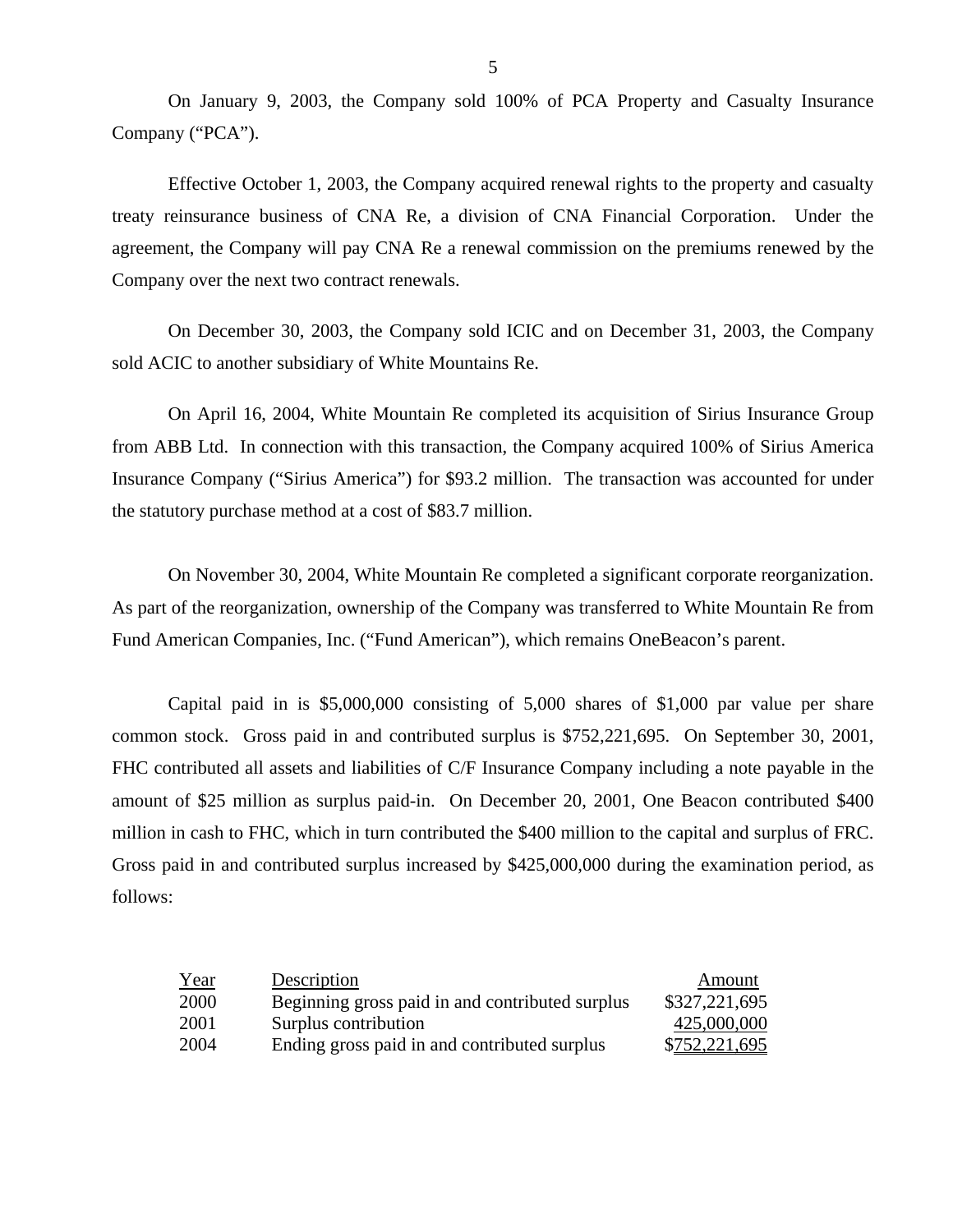#### <span id="page-7-0"></span>A. Management

Pursuant to the Company's charter and by-laws, management of the Company is vested in a board of directors consisting of not less than thirteen or more than twenty-one members. The board met four times during each calendar year with the exception of 2001, when the board met only two times due to the September 11, 2001 terrorist attacks. At December 31, 2004, the board of directors was comprised of the following fourteen members:

#### Name and Residence

**Steven Elliot Fass** Colts Neck, NJ

Diane Anobile-Tuffey Douglaston, NY

Peter Lewis Hudson Amityville, NY

Ronald Charles Stanziale Jr. Middletown, NJ

Daniel James Wilson Manalapan, NJ

Joann Luise DeBlasis Ridgefield, CT

Michael Edward Maloney Celebration, FL

Warren John Trace Manalapan, NJ

Donald Aaron Emeigh, Jr. Stony Point, NY

Rafael Antonio Saer Coral Gables, FL

Michael Edward Tyburski Spring Lake, NJ

Peter Brian Haley Guilford, CT

#### Principal Business Affiliation

Chairman, President & Chief Executive Officer, White Mountains Insurance Group, Ltd.

Vice President, White Mountains Advisors

Senior Vice President, Folksamerica Reinsurance Company

Chief Financial Officer, Folksamerica Reinsurance Company

Senior Vice President, Folksamerica Reinsurance Company

Senior Vice President, Folksamerica Reinsurance Company

Managing Director, White Mountains Re Group, Ltd.

Senior Vice President, Folksamerica reinsurance Company

Executive Vice President, General Counsel and Secretary, Folksamerica Reinsurance Company

Senior Vice President and Branch Manager, Folksamerica Reinsurance Company

Managing Director, White Mountains Re Group, Ltd.

Senior Vice President, Folksamerica Reinsurance Company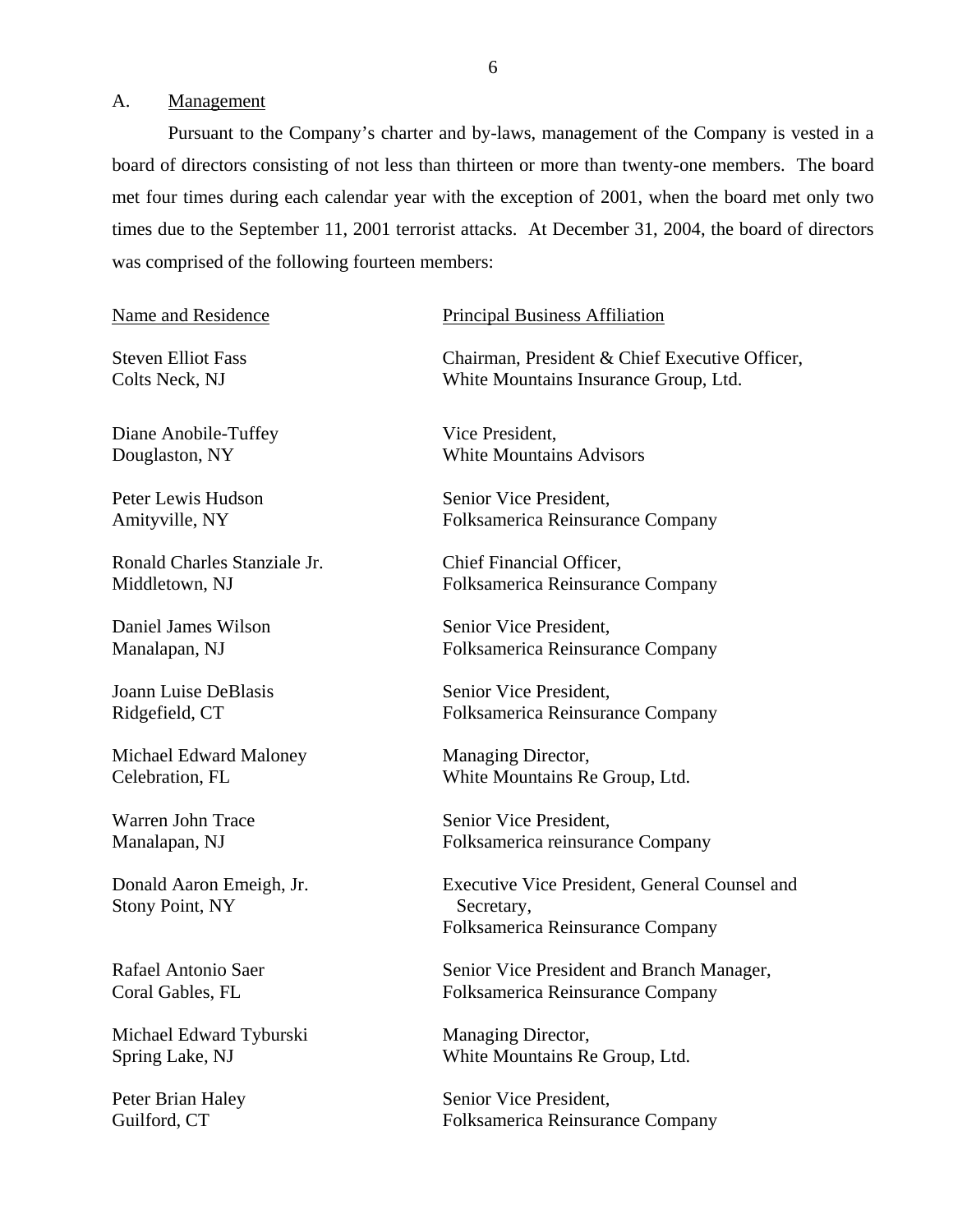<span id="page-8-0"></span>

| Name and Residence          | <b>Principal Business Affiliation</b>   |
|-----------------------------|-----------------------------------------|
| <b>Edward Joseph Stanco</b> | President & Chief Executive Officer,    |
| Malvern, PA                 | Folksamerica Reinsurance Company        |
| James Dilling Wickwire, Jr. | Senior Vice President & Chief Actuary,  |
| Redding, CT                 | <b>Folksamerica Reinsurance Company</b> |

A review of the minutes of the board of directors' meetings held during the examination period indicated that the meetings were generally well attended and each board member has an acceptable record of attendance.

As of December 31, 2004, the principal officers of the Company were as follows:

Name Edward Joseph Stanco Donald Aaron Emeigh, Jr. Ronald Charles Stanziale, Jr. Joann Luise DeBlasis John Stanley Game Peter Brian Haley Peter Lewis Hudson Rafael Antonio Saer Ralph Anthony Salamone Warren John Trace James Dilling Wickwire, Jr. Daniel James Wilson Title President and Chief Executive Officer Secretary & Executive Vice President & General Counsel Treasurer & Senior Vice President & Chief Financial Officer Senior Vice President Senior Vice President Senior Vice President Senior Vice President Senior Vice President Senior Vice President & Controller Senior Vice President Senior Vice President & Chief Actuary Senior Vice President

#### B. Territory and Plan of Operation

As of December 31, 2004, the Company was licensed to write business in forty-two states and the District of Columbia. The Company has writings in Canada and in Latin America.

As of the examination date, the Company was authorized to transact the kinds of insurance as defined in the following numbered paragraphs of Section 1113(a) of the New York Insurance Law:

7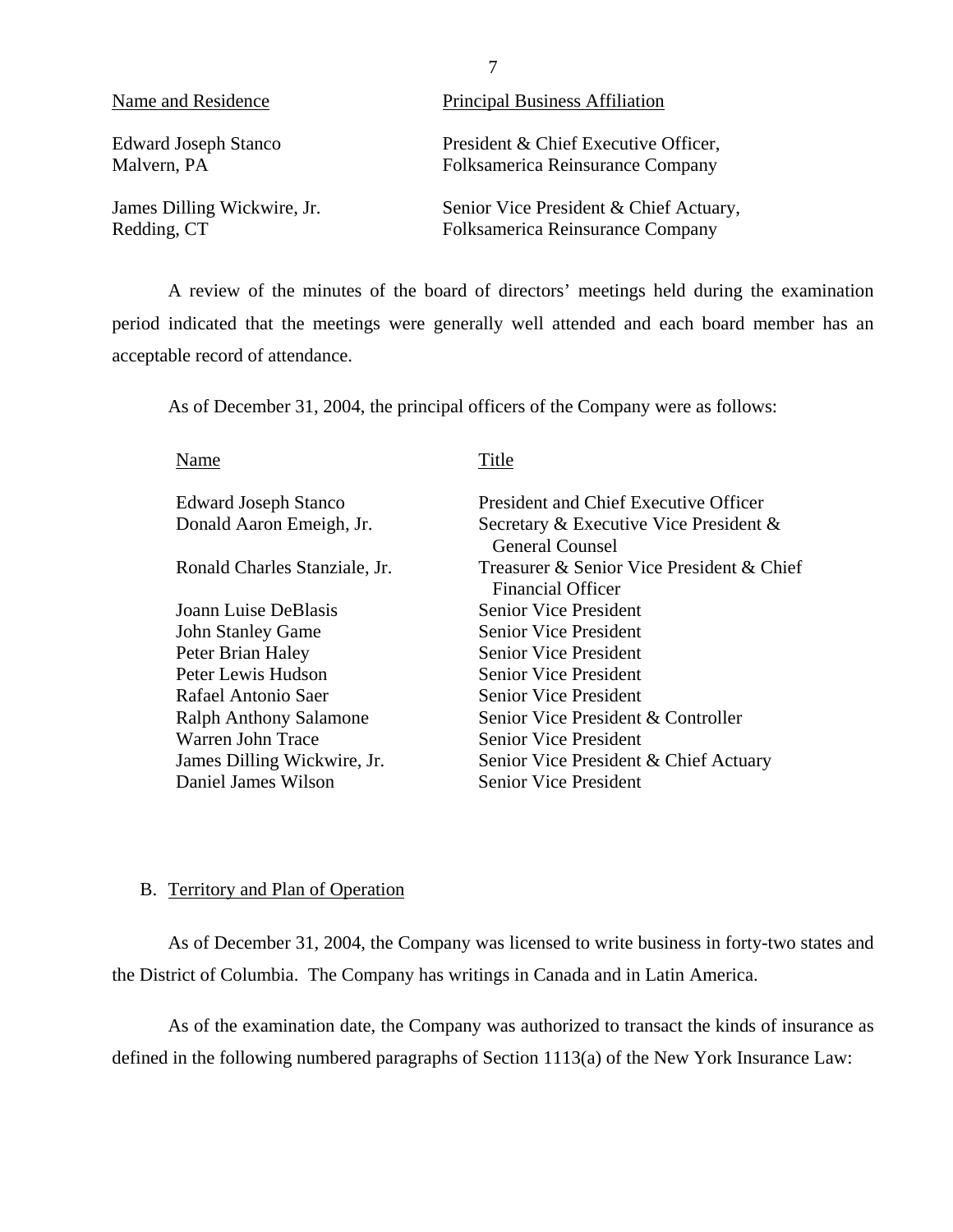| <b>Paragraph</b> | Line of Business                               |
|------------------|------------------------------------------------|
| 3                | Accident & health                              |
| $\overline{4}$   | Fire                                           |
| 5                | Miscellaneous property                         |
| 6                | Water damage                                   |
| $\overline{7}$   | Burglary and theft                             |
| 8                | Glass                                          |
| 9                | Boiler and machinery                           |
| 10               | Elevator                                       |
| 11               | Animal                                         |
| 12               | Collision                                      |
| 13               | Personal injury liability                      |
| 14               | Property damage liability                      |
| 15               | Workers' compensation and employers' liability |
| 16               | Fidelity and surety                            |
| 17               | Credit                                         |
| 19               | Motor vehicle and aircraft physical damage     |
| 20               | Marine and inland marine                       |
| 21               | Marine protection and indemnity                |

The Company is authorized by Section 4102(c) of the New York Insurance Law to write insurance of every kind or description outside of the United States ("U.S.") as well as reinsurance of every kind or description.

The Company may also write such workers' compensation insurance as may be incidental to coverage contemplated under paragraphs 20 and 21 of Section 1113(a) of the New York Insurance Law including insurance described in the Longshoremen's and Harbor Workers' Compensation Act (Public Law No. 803,  $69<sup>th</sup>$  Congress as amended) and the kinds of insurance and reinsurance as defined in paragraph (c) of Section 4102 of the New York Insurance Law.

Based on the lines of business for which the Company is licensed and the Company's current capital structure, and pursuant to the requirements of Articles 13 and 41 of the New York Insurance Law, the Company is required to maintain a minimum surplus to policyholders in the amount of \$35,000,000.

The Company is primarily a broker market reinsurer writing business on both a treaty and facultative basis. Approximately 95% of the Company's business is written on a treaty basis, with the remainder split between pro-rata and excess of loss basis. The Company writes a small amount of direct business. Less than 2% of the net premiums written are written directly.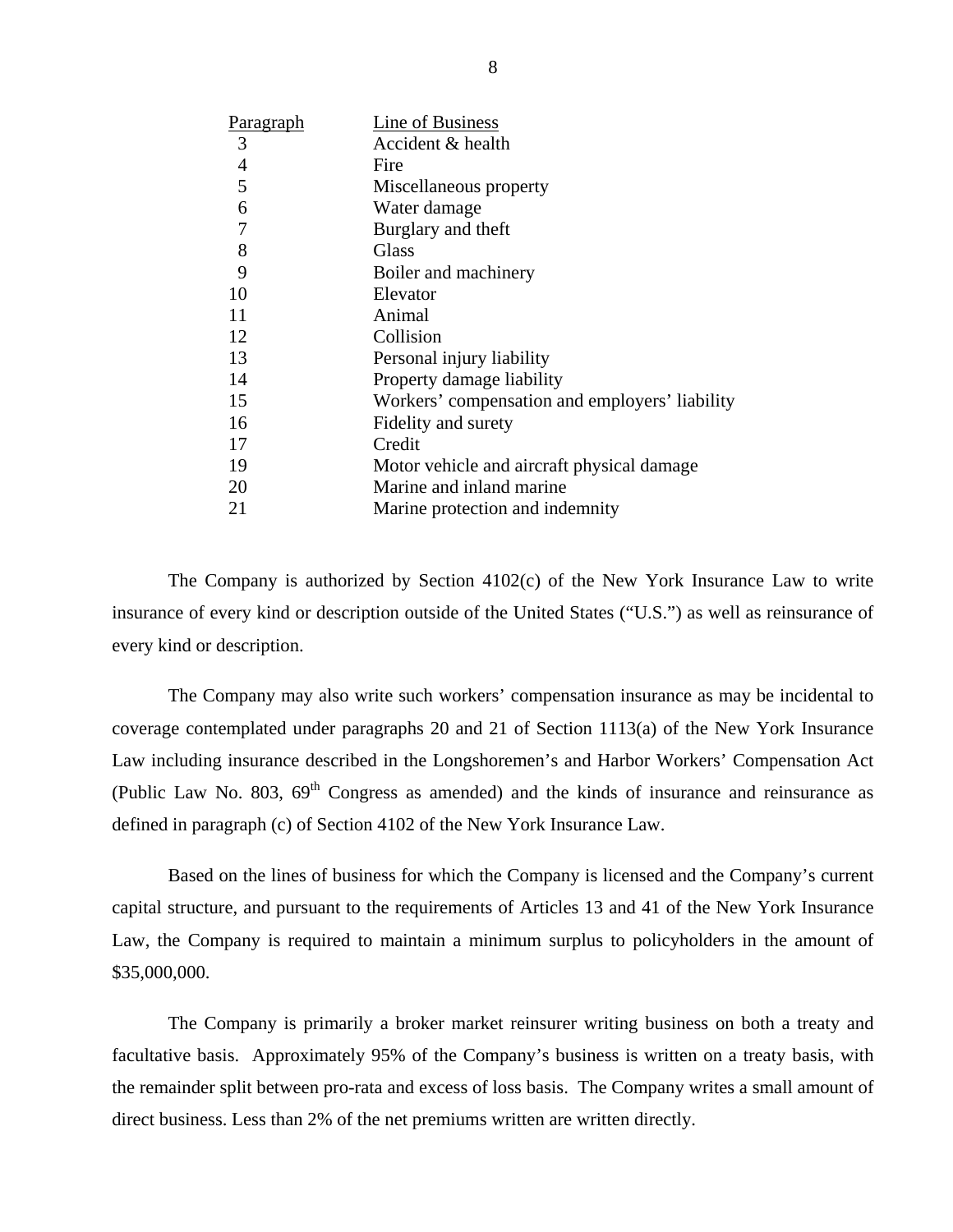#### <span id="page-10-0"></span>C. Reinsurance

#### Assumed Reinsurance

Assumed reinsurance accounted for 99.6% of the Company's gross premium written at December 31, 2004. During the period covered by this examination, the Company's assumed reinsurance business has increased 160.8%. The Company's assumed reinsurance program consists of both property and casualty business on both a treaty and a facultative basis. Casualty business classes include general liability, professional liability, workers compensation, commercial and personal automobiles, umbrella, marine and aviation and accident and health and comprises 60% of the gross written premium. Property classes of business comprise 40% of the Company's gross written premium. Approximately 95% of its assumed business is treaty (5% facultative) with 55% classified as pro-rata and 45% as excess of loss. Additionally, the Company's participation in various mandated pools is reflected in its assumed reinsurance activity. The Company utilizes reinsurance accounting as defined in the NAIC Accounting Practices and Procedures Manual Statements of Statutory Accounting Principle ("SSAP") No. 62 for all of its assumed reinsurance business.

#### Ceded Reinsurance

The Company reinsures approximately 85% of its affiliated Esurance Insurance Company and Esurance Property and Casualty affiliates.

The Company has structured its ceded reinsurance program to limit its maximum exposure to any one property risk at \$16.1 million and its maximum exposure to any one casualty risk (workers compensation catastrophe) to \$16.4 million. At December 31, the Company had the following ceded reinsurance program in effect:

#### Property and Marine

The Company has quota share retrocessional agreements with Olympus Reinsurance Company, Ltd. ("Olympus"), a wholly owned subsidiary of Olympus Re Holdings Inc. Under these agreements the Company cedes 75% of their Property and Marine excess of loss business and 50% of their property and marine quota share business to Olympus. Olympus is an unauthorized reinsurer.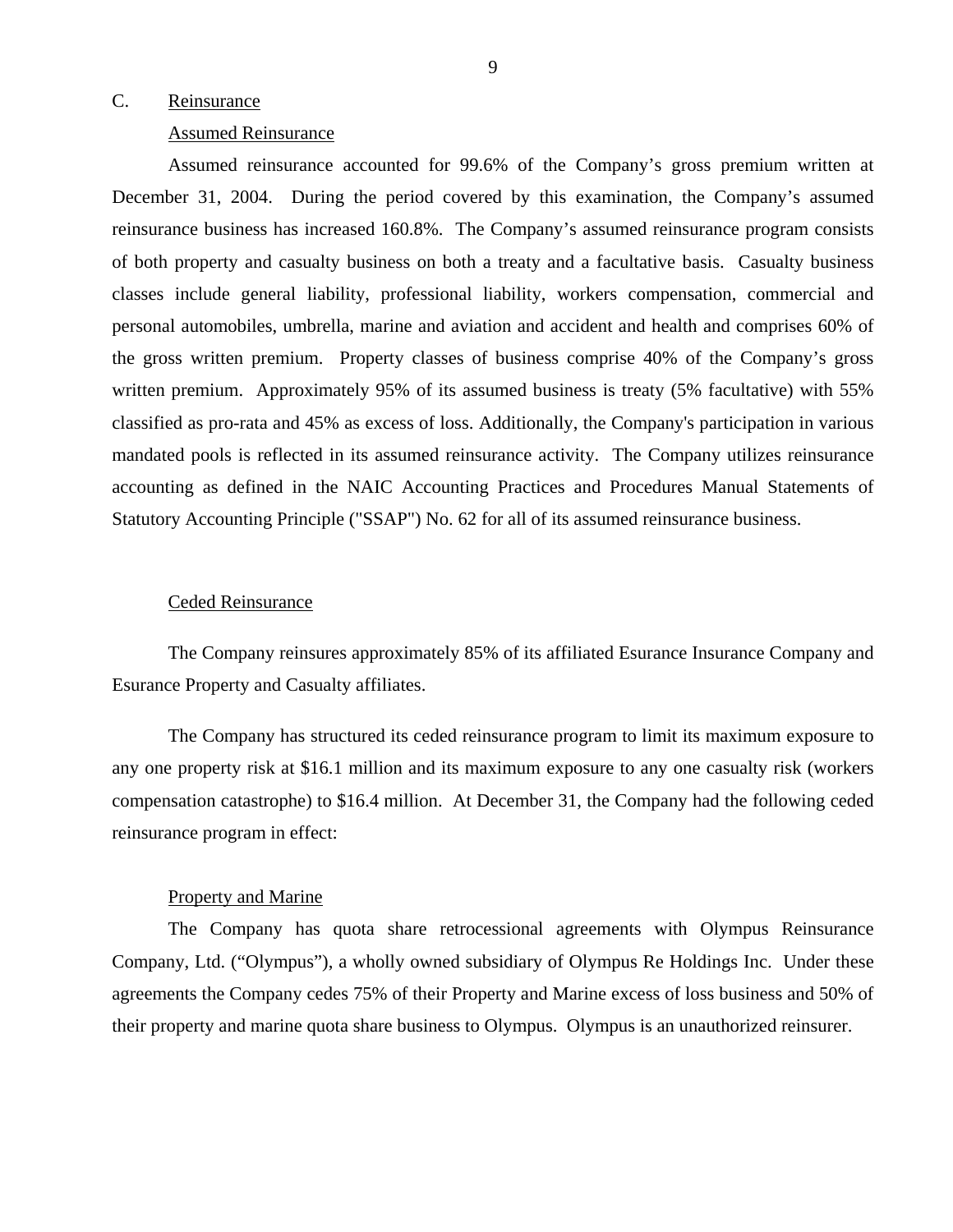#### Facultative Surety and Bonding

The Company has three layers of excess of loss reinsurance for its facultative surety and bonding business as follows:

| Layer 1 | \$2.5 million excess of \$2.5 million |
|---------|---------------------------------------|
| Layer 2 | \$5 million excess of \$5 million     |
| Layer 3 | \$5 million excess of \$10 million    |

#### Common Account Reinsurance

To protect many of their quota share treaties, the company requires the cedant to obtain excess of loss reinsurance agreements that inure to the benefit of the Company. For certain agreements the Company pays its portion of the excess of loss premium directly to the cedant's reinsurer and accounts for it on Schedule F, Part 3 as their ceded reinsurance.

On October 1, 2000, the Company entered into a quota share and aggregate excess of loss reinsurance agreement with Imagine Insurance Company Limited of Barbados ("Imagine") to protect its surplus from adverse development relating to Asbestos and environmental ("A&E") exposures and reserves assumed in certain past acquisitions. The agreement, which covers adverse development up to a limit of \$115 million, includes prospective and retroactive reinsurance. Amounts related to reserves transferred to Imagine for losses incurred as the result of past insurable events have been accounted for as retroactive insurance pursuant to the requirements of Department Regulation 108 and have been set up as a contra-liability in the statutory financial statements. The prospective section of the agreement provides adverse development protection relating to the run-off of the inforce business from prior acquisitions. As of December 31, 2003, the limits of this agreement have been fully utilized. All balances due from Imagine are fully collateralized through funds held, letters of credit and a Regulation 114 Trust.

The examination review of the Imagine reinsurance agreement disclosed that it did not contain the provisions required by Department Regulation 114-Part 126.5.

Part 126.5 of Department Regulation 114 states:

"a) A reinsurance agreement, which is entered into in conjunction with a trust agreement and the establishment of a trust account, must contain provisions that: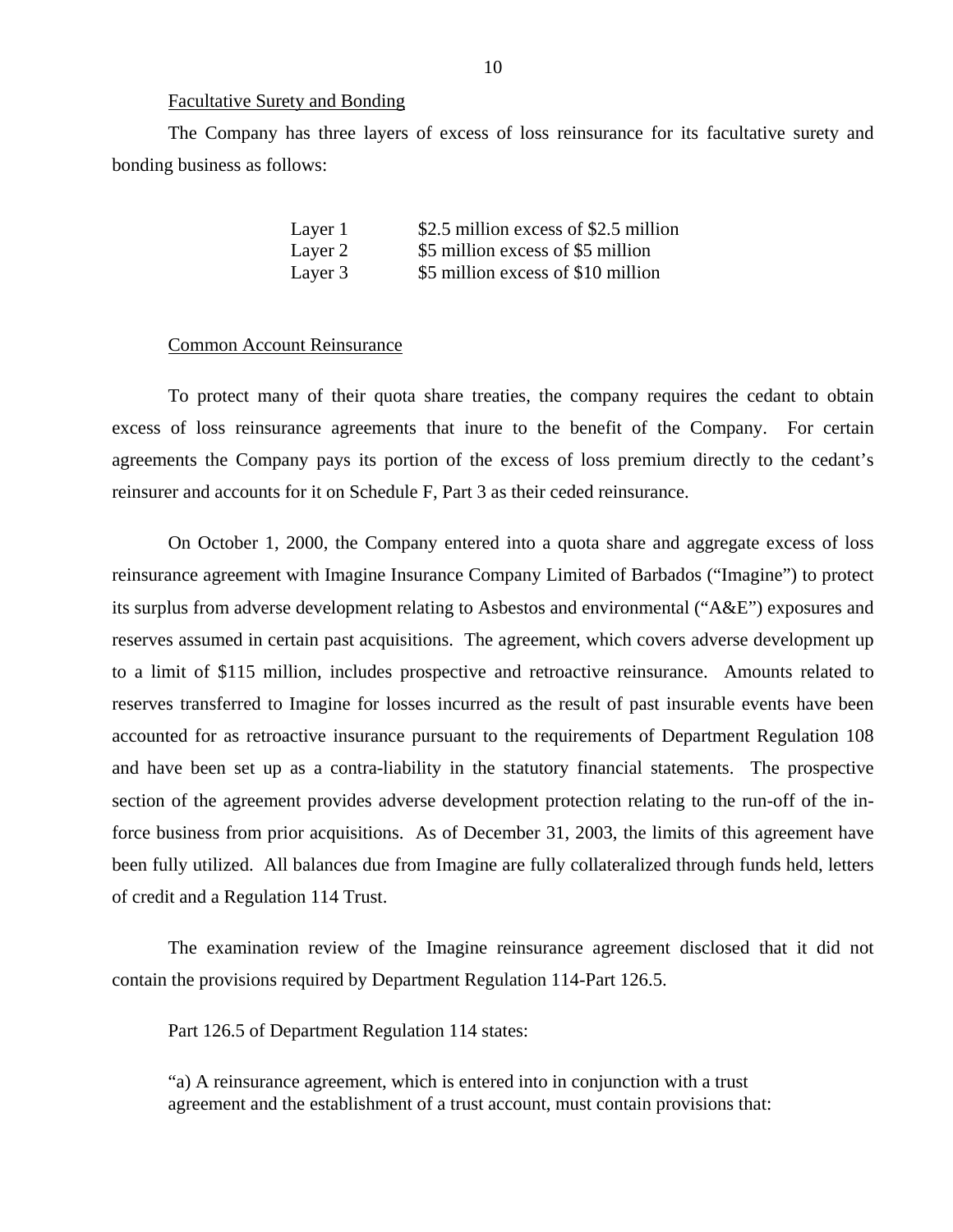(1) require the reinsurer to enter into a trust agreement and to establish a trust account for the benefit of the reinsured, and specifying what recoverables and/or reserves such agreement is to cover;

(2) stipulate that assets deposited in the trust account shall be valued according to their current fair market value, and shall consist only of cash (United States legal tender), certificates of deposit (issued by a United States bank and payable in United States legal tender), and investments of the types specified in paragraphs (1), (2), (3), (8) and (10) of subsection (a) of section 1404 of the New York Insurance Law, provided that such investments are issued by an institution that is not the parent, subsidiary, or affiliate of either the grantor or the beneficiary. The reinsurance agreement may further specify the types of investments to be deposited. Where a trust agreement is entered into in conjunction with a reinsurance agreement covering risks other than life, annuities and accident and health, then such trust agreement may contain the provisions required by this paragraph in lieu of including such provisions in the reinsurance agreement;

(3) require the reinsurer, prior to depositing assets with the trustee, to execute assignments, endorsements in blank, or transfer legal title to the trustee of all shares, obligations or any other assets requiring assignments, in order that the ceding company, or the trustee upon the direction of the ceding company, may whenever necessary negotiate any such assets without consent or signature from the reinsurer or any other entity;

(4) require that all settlements of account between the ceding company and the reinsurer be made in cash or its equivalent; and

(5) stipulate that the reinsurer and the ceding company agree that the assets in the trust account, established pursuant to the provisions of the reinsurance agreement, may be withdrawn by the ceding company at any time, notwithstanding any other provisions in the reinsurance agreement, and shall be utilized and applied by the ceding company or any successor by operation of law of the ceding company, including, without limitation, any liquidator, rehabilitator, receiver or conservator of such company, without diminution because of insolvency on the part of the ceding company or the reinsurer, only for the following purposes:

(i) to reimburse the ceding company for the reinsurer's share of premiums returned to the owners of policies reinsured under the reinsurance agreement on account of cancellations of such policies;

(ii) to reimburse the ceding company for the reinsurer's share of surrenders and benefits or losses paid by the ceding company pursuant to the provisions of the policies reinsured under the reinsurance agreement;

(iii) to fund an account with the ceding company in an amount at least equal to the deduction, for reinsurance ceded, from the ceding company's liabilities for policies ceded under the agreement. Such account shall include, but not be limited to, amounts for policy reserves, reserves for claims and losses incurred (including losses incurred but not reported), loss adjustment expenses, and unearned premiums; and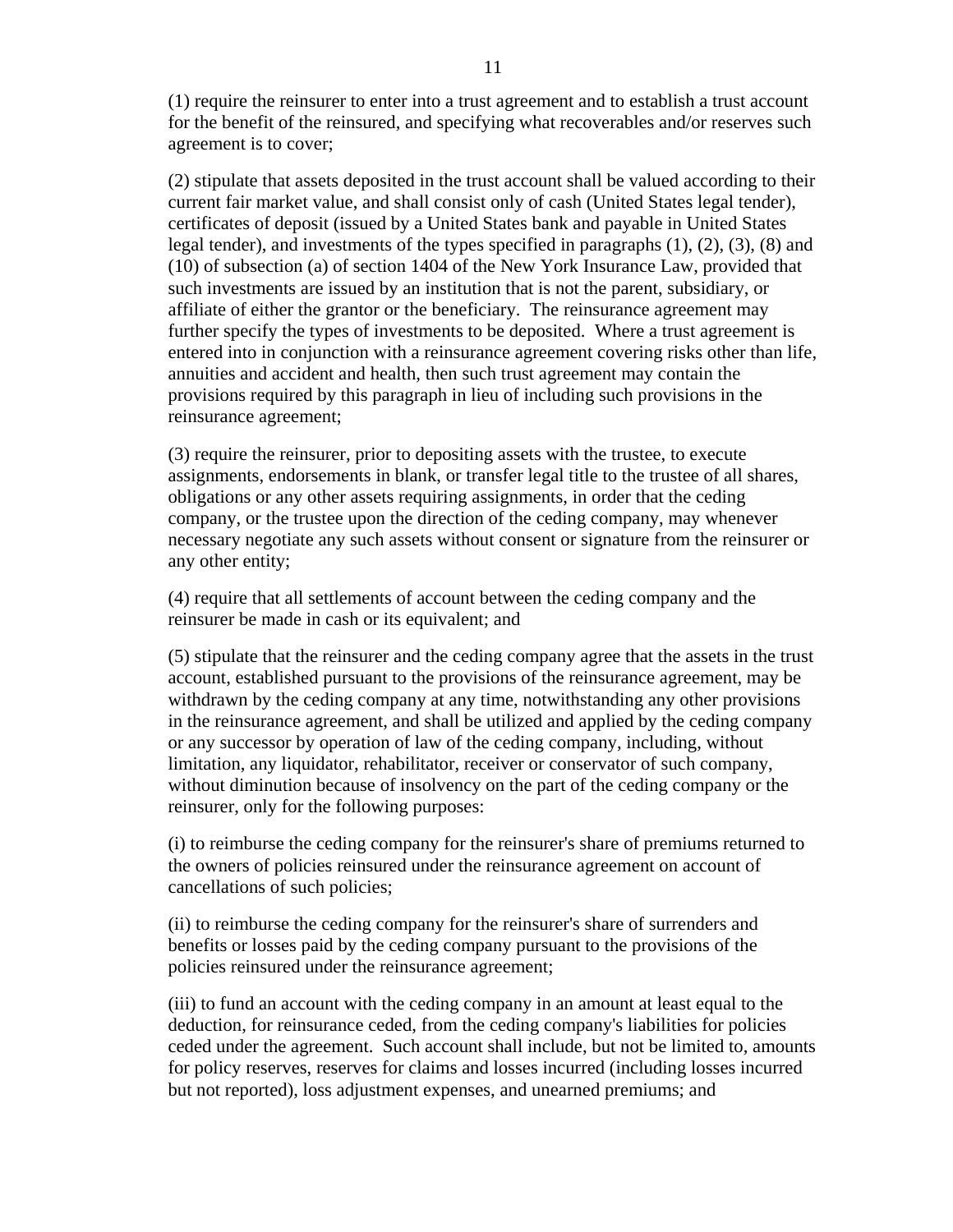(iv) to pay any other amounts the ceding company claims are due under the reinsurance agreement.

(b) The reinsurance agreement may contain provisions that:

(1) give the reinsurer the right to seek approval from the ceding company to withdraw from the aforementioned trust account all or any part of the assets contained therein and transfer such assets to the reinsurer, provided:

(i) the reinsurer shall, at the time of such withdrawal, replace the withdrawn assets with other qualified assets having a market value equal to the market value of the assets withdrawn so as to maintain at all times the deposit in the required amount; or

(ii) after such withdrawals and transfer, the market value of the trust account is no less than 102 percent of the required amount.

The ceding company shall be the sole judge as to the application of this provision, but shall not unreasonably or arbitrarily withhold its approval;

(2) provide for:

(i) the return of any amount withdrawn in excess of the actual amounts required for subparagraphs (a)(5)(i)- (iii) of this section, or in the case of subparagraph (a)(5)(iv), any amounts that are subsequently determined not to be due; and

(ii) interest payments, at a rate not in excess of the prime rate of interest, on the amounts held pursuant to subparagraph (a)(5)(iii) of this section; and

(3) permit the award, by any arbitration panel or court of competent jurisdiction, of:

 $(i)$  interest at a rate different from that provided in subparagraph  $(2)(ii)$  of this subdivision;

(ii) court or arbitration costs,

(iii) attorney's fees, and

(iv) any other reasonable expenses."

It is recommended that the Company amend the Imagine reinsurance agreement to comply with Department Regulation 114.

It was noted that the Olympus trust agreement did not contain Part 126.3(f)(4) of Department Regulation 114.

Part 126.3(f)(4) of Department Regulation 114 states:

"(f) The trust agreement must provide for the trustee to:

(4) notify the grantor and the beneficiary, within 10 days, of any deposits to or withdrawals from the trust account:"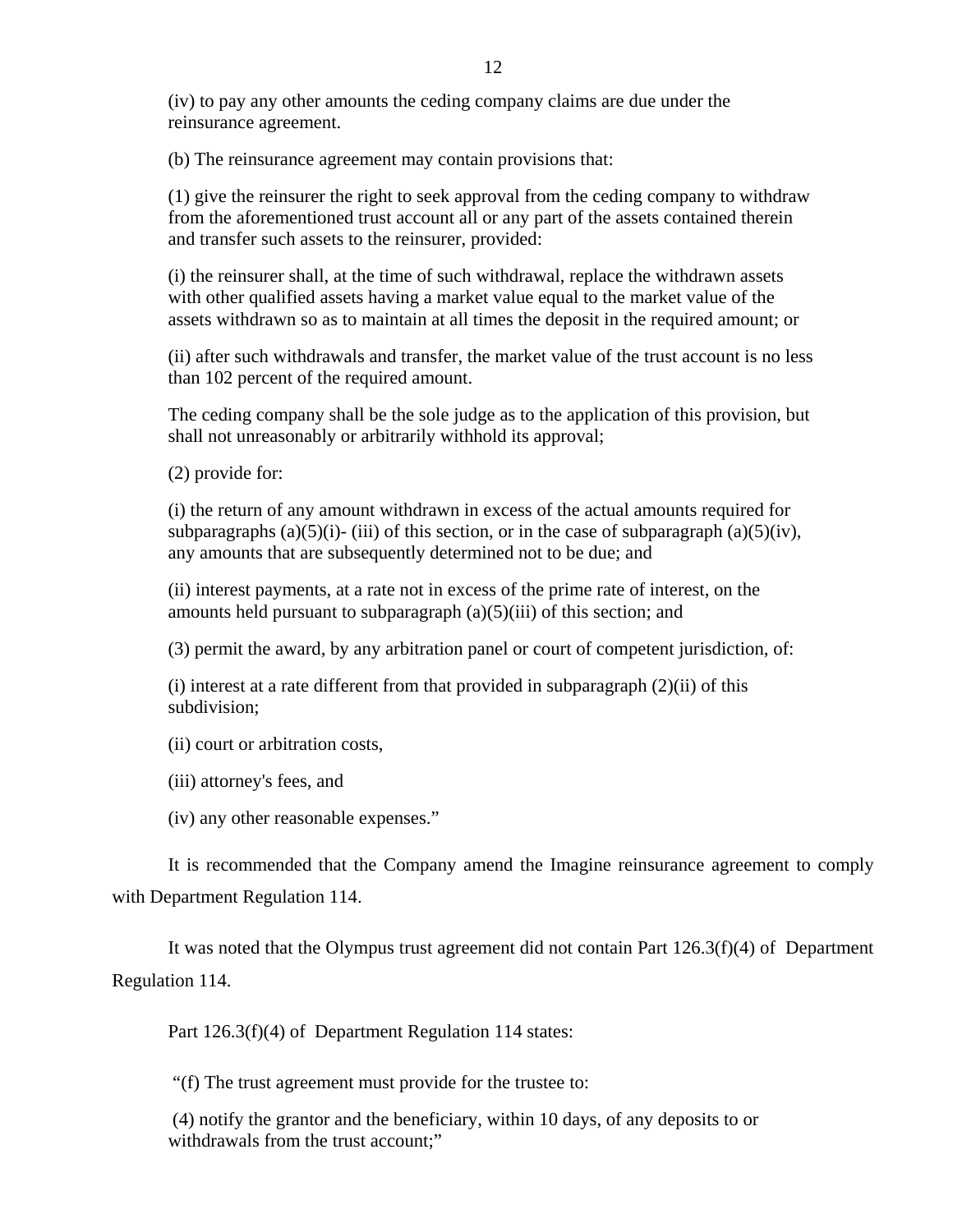It is recommended that the Company amend the Olympus trust agreement to comply with Department Regulation 114.

A review of the reinsurance program disclosed that 81.4% of the Company's cessions were made to unauthorized reinsurers. It is the Company's policy to obtain the appropriate collateral for its cessions to unauthorized reinsurers. Letters of credit and trust accounts obtained by the Company to take credit for cessions to unauthorized reinsurers were reviewed for compliance with Department Regulations 133 and 114, respectively. One of the letters of credit was not presentable or payable at an office of the confirming bank in the United States. In addition this letter of credit did not contain all of the required clauses and conditions of Regulation 133. It is recommended that the Company comply with Department Regulation 133 and include all the required conditions of Part 79.2 in its letters of credit. It is also recommended that the Company be named as beneficiary in all its letters of credit.

All significant ceded reinsurance agreements in effect as of the examination date were reviewed and found to contain the required clauses, including an insolvency clause meeting the requirements of Section 1308 of the New York Insurance Law.

The reinsurance treaties with Olympus included special termination provisions. These provisions allow the reinsurer to terminate the treaty should the Company go into liquidation or have a receiver appointed upon 15 days prior notice, "which may include notice of cancellation of all liabilities on cessions in force, with the return of the unearned premium portfolio less commission allowed thereon."

The inclusion of such special termination provisions violates Section 1308 of the New York Insurance Law by allowing the reinsurer to avoid the requirements of Section  $(a)(2)(A)(i)$  which states in part:

"no credit shall be allowed, as an admitted asset or deduction from liability, to any ceding Insurer, for reinsurance ceded,…unless: the reinsurance shall be payable by the assuming insurer on the basis of the liability of the ceding insurer under the contracts reinsured without diminution because of the insolvency of the ceding reinsurer…"

It is recommended that the Company comply with Section 1308 of the New York Insurance Law and remove all special termination provisions relating to the financial condition of the Company from future reinsurance contracts.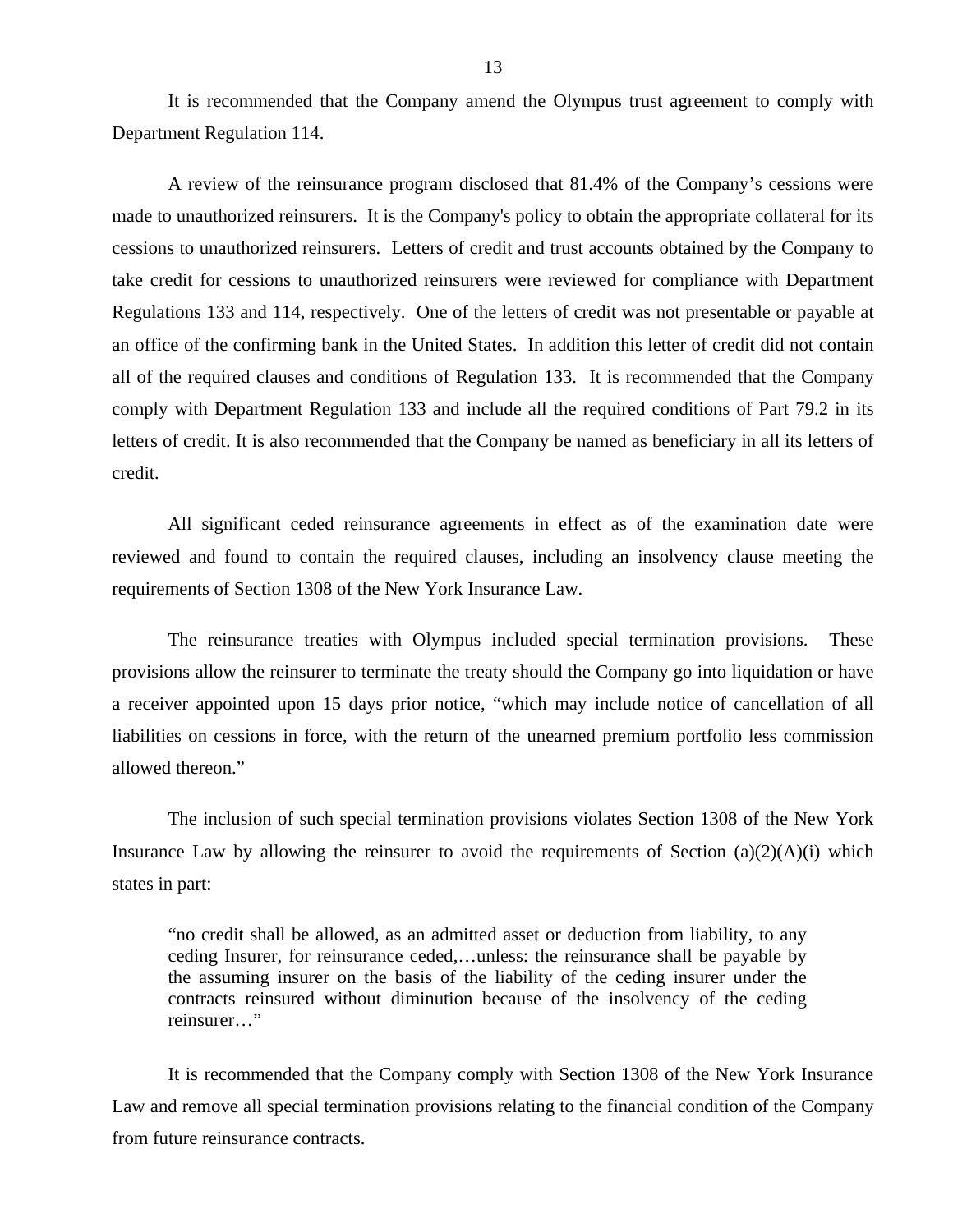<span id="page-15-0"></span>Examination review of the Schedule F data reported by the Company in its filed annual statement was found to accurately reflect its reinsurance transactions. Additionally, management has represented that all material ceded reinsurance agreements transfer both underwriting and timing risk as set forth in SSAP No. 62. Representations were supported by appropriate risk transfer analyses and an attestation from the Company's Chief Executive Officer pursuant to Department Circular Letter No. 8 (2005). The Company could not locate the risk transfer analysis for two aggregate excess of loss ratio agreements with London Life and Casualty Reinsurance for accident years 1999 and 2000 and the risk transfer analysis for the single period accident year aggregate loss ratio reinsurance agreement with London Life and General Reinsurance Company Limited for accident year 2001. Additionally, examination review indicated that the Company was not a party to any finite reinsurance agreements. All ceded reinsurance agreements were accounted for utilizing reinsurance accounting as set forth in of SSAP No. 62.

During the period covered by this examination, the company commuted various reinsurance agreements where it is was a ceding reinsurer. These commutations resulted in a loss of \$1.3 million to the Company's surplus position.

#### D. Holding Company System

The Company is a member of the White Mountains Re Group, Ltd. The Company is a wholly-owned subsidiary of Folksamerica Holding Company a New York corporation, which is ultimately controlled by White Mountains Insurance Group, Ltd.

A review of the holding company registration statements filed with this Department indicated that such filings were complete and were filed in a timely manner pursuant to Article 15 of the New York Insurance Law and Department Regulation 52.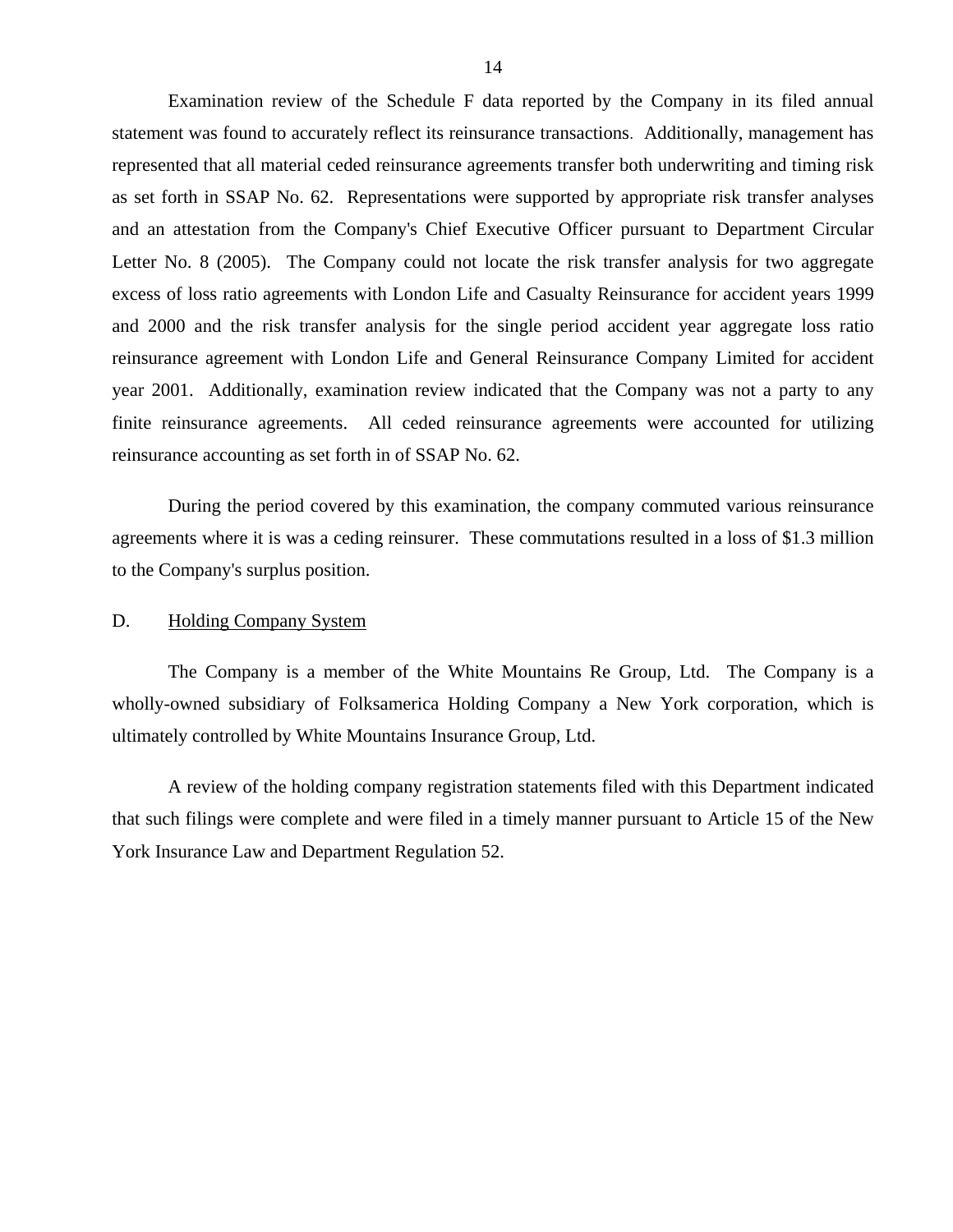

The following is an abridged chart of the holding company system at December 31, 2004: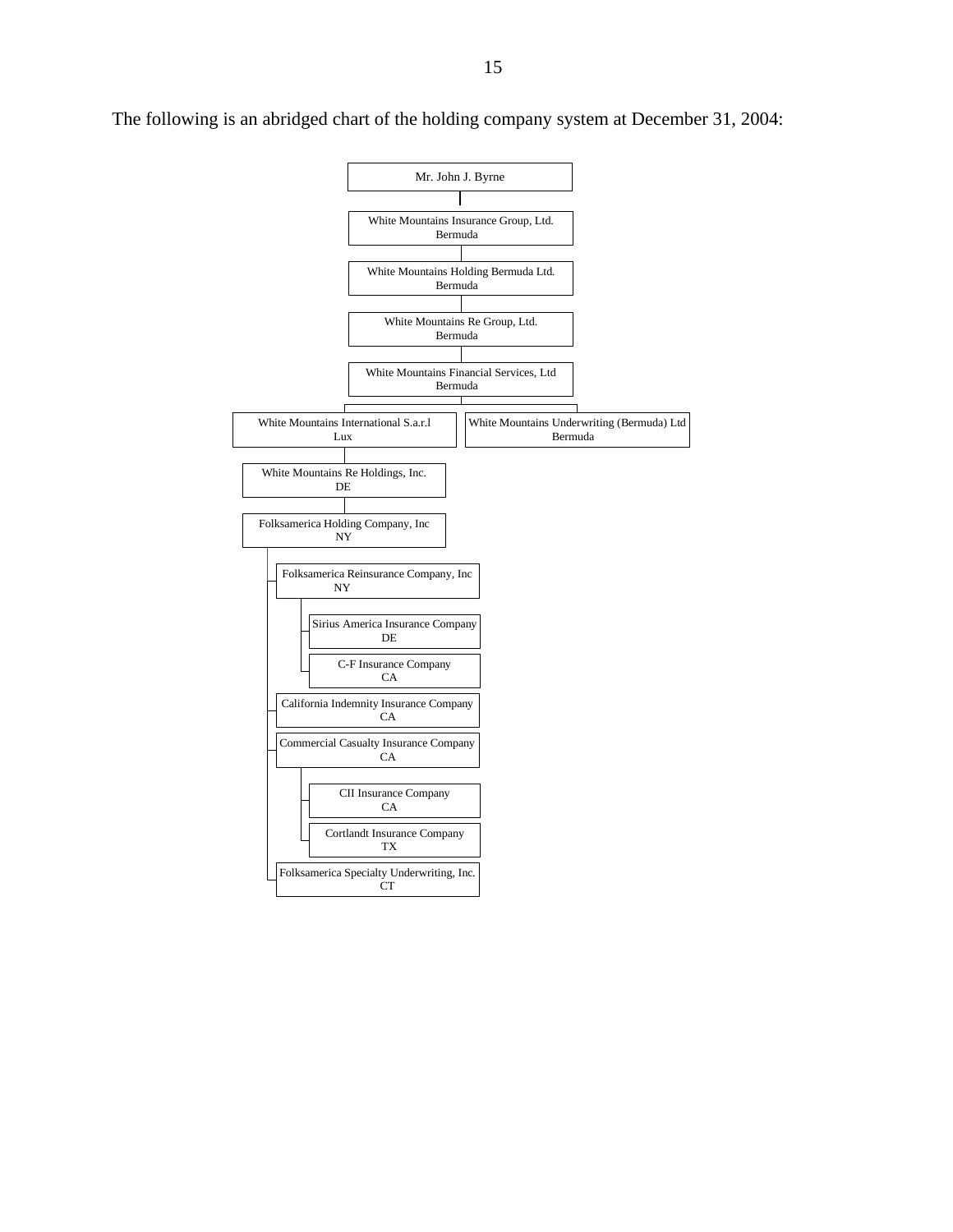At December 31, 2004, the Company was party to the following agreements with other members of its holding company system:

#### Investment Management Agreement

The Company is a party to an investment management agreement with One Beacon Asset Management Inc. ("OBAM"); which changed its name to White Mountain Advisors LLC ("WMA"), whereby OBAM would manage on a continuous basis the investment account of the Company according to the Company's investment guidelines.

#### **Tax Allocation Agreement**

On December 31, 2001, the Company entered into a tax allocation agreement with its then ultimate U.S. parent company Funds American Enterprises Holdings, Inc., and its affiliates. On December 1, 2004, the Company filed an amended tax allocation agreement with the Department to recognize the internal reorganization of the White Mountains Holding Company System. The amended agreement states that the Company is to file a consolidated tax return with its ultimate U.S. parent company, White Mountains Re Holdings Inc., and its affiliates. Under the terms of the agreement, all parties to the agreement agree to allocate and settle among themselves, in an equitable manner, their consolidated federal income tax liability.

The amended agreement was submitted to the Department more than 30 days after its implementation. Department Circular Letter No. 33 (1979) states in part:

> "notification to this Department should be given within 30 days of any amendment to or termination of a tax allocation agreement."

It is recommended that the Company fully comply with Department Circular Letter No. 33 (1979) and file any amendment to its tax allocation agreement thirty days prior to its implementation.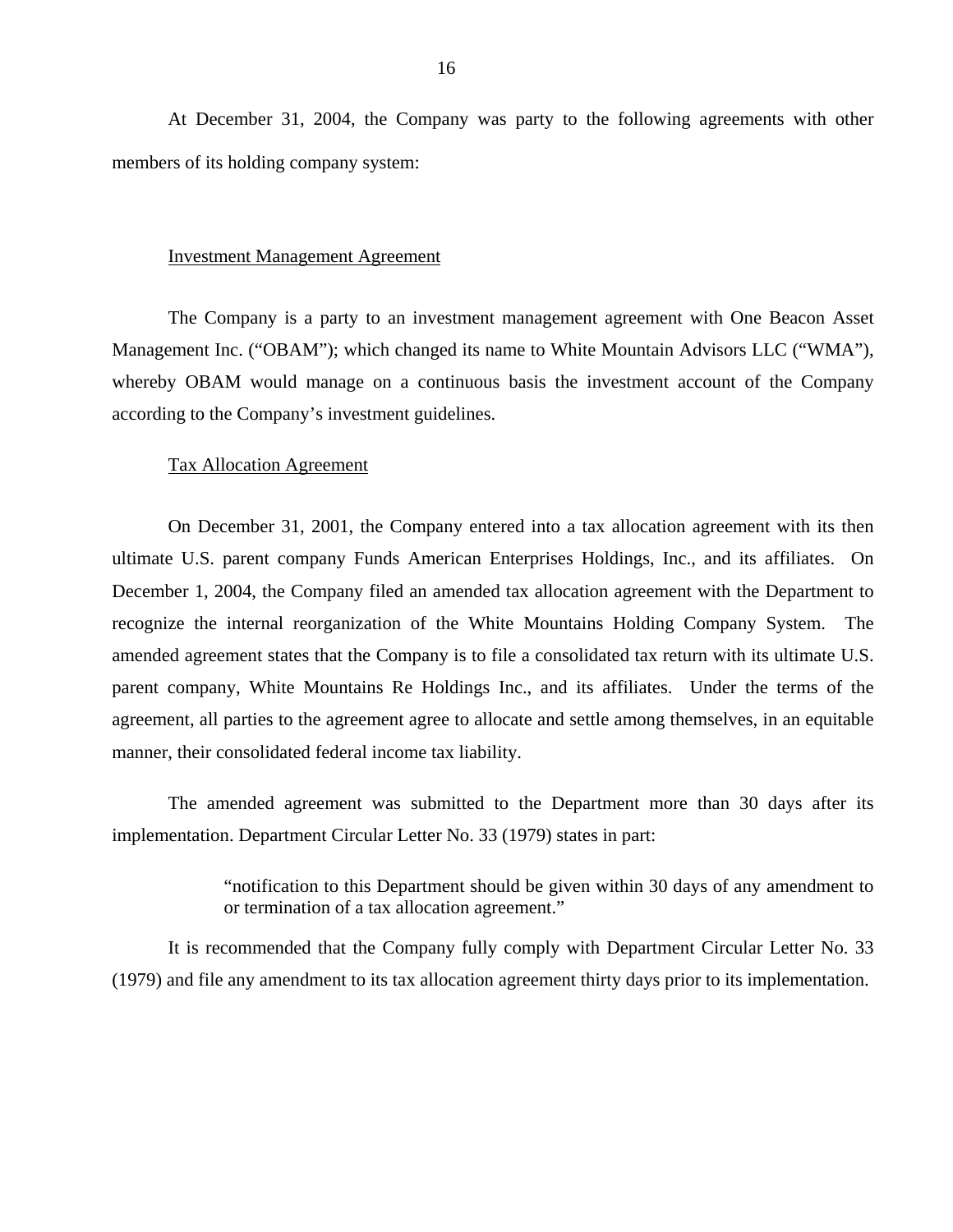#### Expense Allocation Agreement

The Company is a party to an expense allocation agreement with Folksamerica Holding Company, Inc. ("Holding"), Fester, Fothergill & Hartung, Ltd., and Folksamerica General Insurance Company ("General"), collectively called the Companies effective January 1, 1997. Under the terms of the agreement, The Company would provide and make available to the Companies the services of certain of its personnel, office space and the use of equipment and other services and personnel for the conduct of business. The agreement was amended on June 29, 1999, to delete USF Re and add PCA. The agreement was also amended on January 27, 1998, to add California Indemnity Insurance Company, Commercial Casualty Insurance Company, and Sierra Insurance Company.

#### Relationship with Olympus Reinsurance Company, Ltd.

Olympus Reinsurance Company, Ltd. ("Olympus") was incorporated under the laws of Bermuda on December 3, 2001, to respond to the favorable underwriting and pricing environment in the reinsurance market. Olympus commenced operations on January 1, 2002. During the years ended December 31, 2004, 2003 and 2002, Olympus derived 86%, 90% and 99%, respectively of its written premium from Folksamerica Reinsurance Company (see elsewhere in this report under the caption "Reinsurance"). During the years ended December 31, 2003 and 2004, Olympus derived 8% and 9%, respectively, of its premium from business recommended by White Mountains Underwriters, a wholly owned subsidiary of WMIG.

At December 31, 2004, Joseph Steinberg, a director of WMIG, was Chairman of Olympus Holdings (the parent company of Olympus) and was president of Leucadia. Leucadia owns approximately 19% of the common shares of Olympus. Investment funds managed by Franklin Mutual Advisors LLC, which own approximately 19% of the common shares of WMIG, owns approximately 13% of Olympus Holdings. Bruce Berkowitz is a director of WMIG and is Founder and Managing Member of Fairholme Capital Management, LLC, a registered investment adviser. Through Fairholme Capital Management, Mr. Berkowitz controls approximately 11% of the common shares of Olympus Holdings Company. John Gillespie, a director and executive officer of WMIG, through investment arrangements including Prospector, controls approximately .1% of the common shares of Olympus Holdings. Other directors and executive officers of WMIG consisting of Jack Bryne, John Cavoores, Steven Fass and Arthur Zankel) own approximately 3% of the common shares of Olympus Holdings.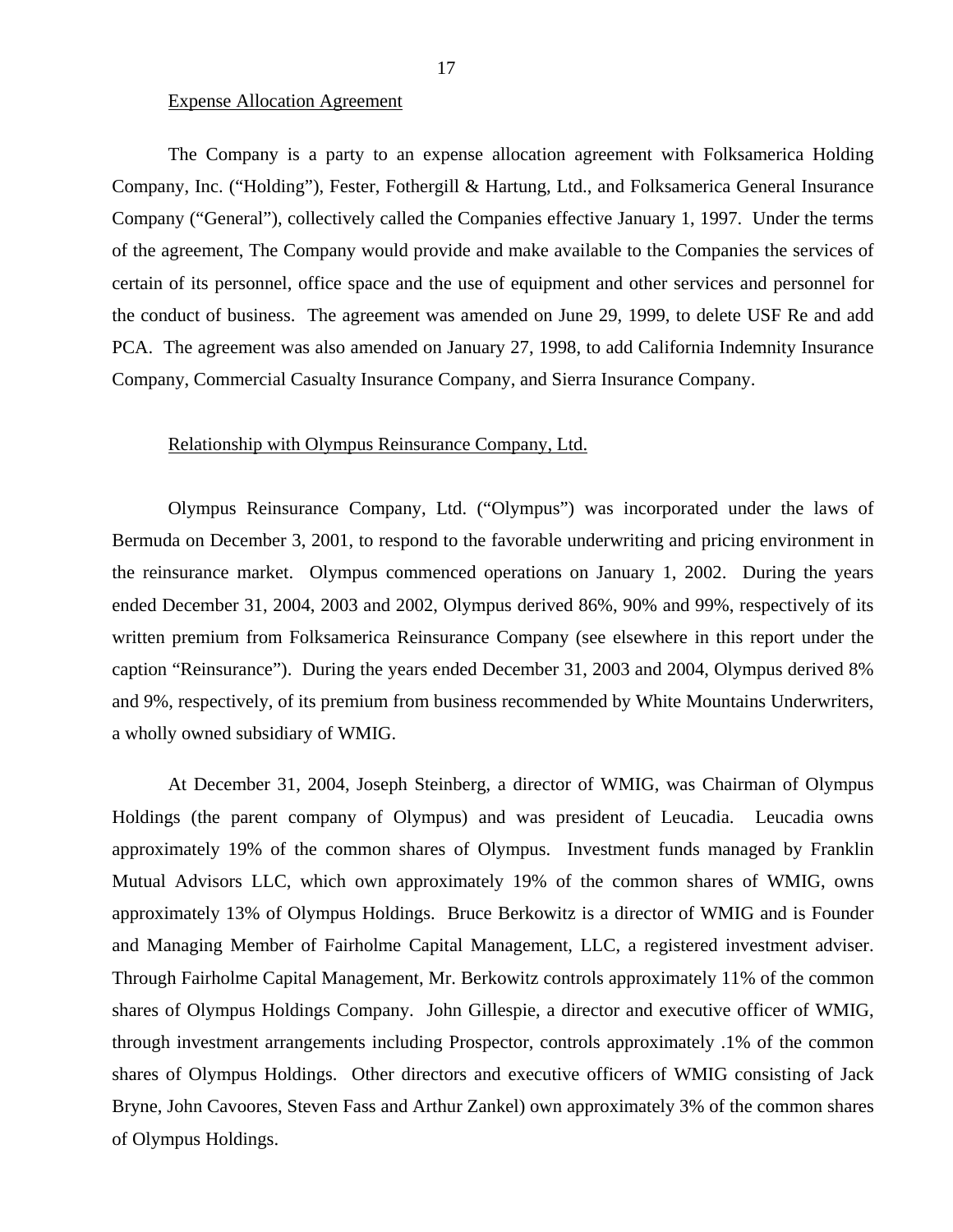In the second quarter of 2006, as a result of newly reported claims on off-shore energy and marine exposures, the Company set its gross loss and loss adjustment expenses ("LAE") reserves as of June 30, 2006 for off-shore and marine exposures for hurricanes Katrina and Rita at full contract limits. The Company also increased reserves on other exposures affected by hurricanes Katrina, Rita and Wilma (see elsewhere in this report under the caption "Subsequent Events"). Under the terms of the Company's 2005 quota share reinsurance treaties with Olympus, \$139 million of these losses, net of reinstatement premiums, from hurricanes Katrina, Rita and Wilma recorded in the second quarter were ceded to Olympus, essentially exhausting the surplus of Olympus. On June 16, 2006, Folksamerica Holding Company, Inc. entered into an indemnity agreement with Olympus under which Folksamerica Holding Company agreed to reimburse Olympus for up to \$137 million of these losses, which have been recorded as loss and LAE expense during the second quarter of 2006.

Section  $1501(a)(1)$  and (2) of the New York Insurance Law state:

"Definitions; determinations. (a) In this article, unless the context shall otherwise require:

(1) "Person" means an individual, partnership, firm, association, corporation, joint-stock company, trust, any similar entity or any combination of the foregoing acting in concert.

(2) "Control", including the terms "controlling", "controlled by" and "under common control with", means the possession direct or indirect of the power to direct or cause the direction of the management and policies of a person, whether through the ownership of voting securities, by contract (except a commercial contract for goods or non-management services) or otherwise; but no person shall be deemed to control another person solely by reason of his being an officer or director of such other person. Subject to subsection (c) hereof, control shall be presumed to exist if any person directly or indirectly owns, controls or holds with the power to vote ten percent or more of the voting securities of any other person."

Section  $1501(a)(5)$  and (6) of the New York Insurance Law state:

"(5) "Controlled person" means any person other than a controlled insurer, who is controlled directly or indirectly by a holding company."

"(6) "Holding company system" means a holding company together with its controlled insurers and controlled persons.

Olympus is a related party based upon the concept of control defined by Section 1501(a) of the New York Insurance Law.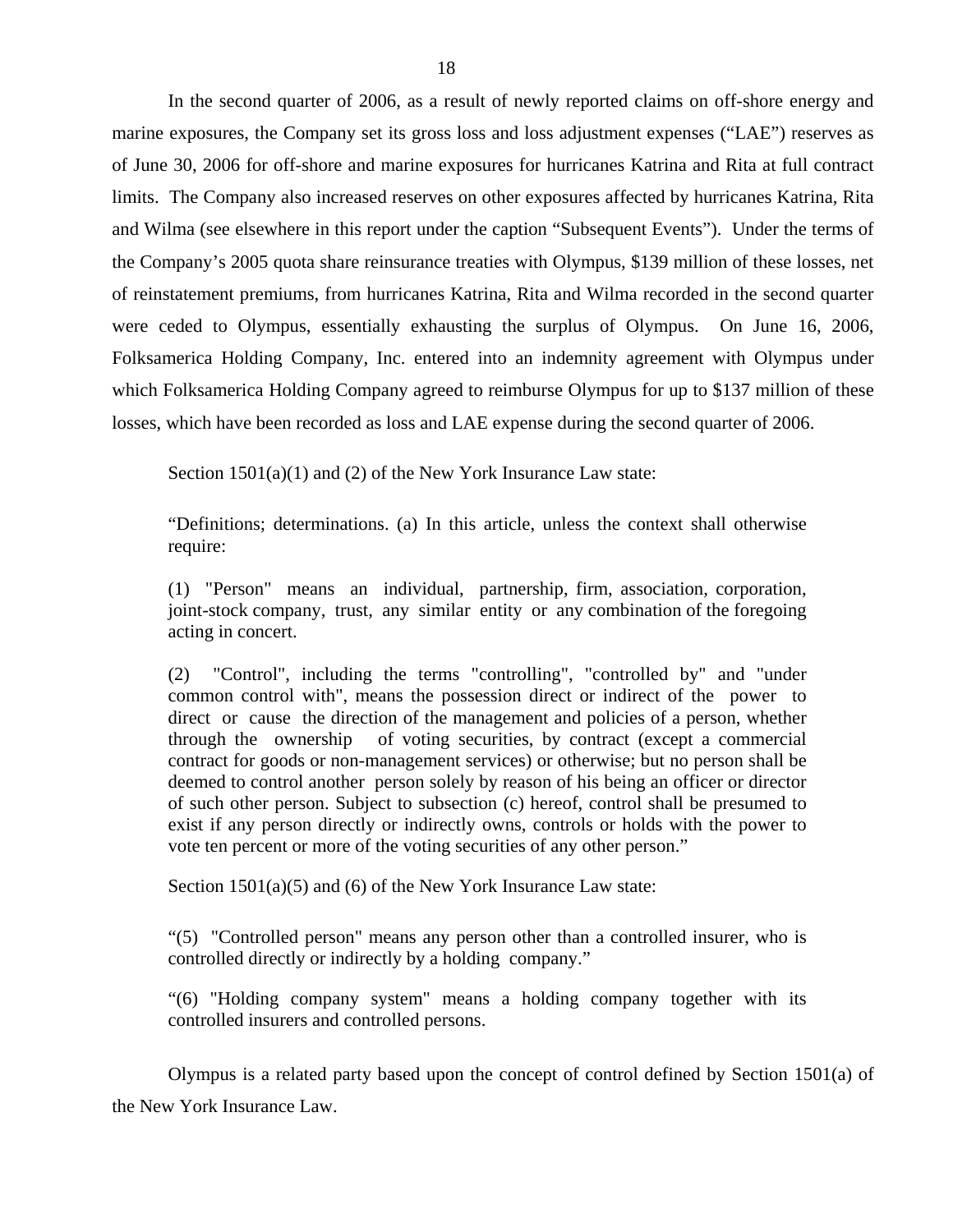Section  $1505(d)(2)$  states:

"(d) The following transactions between a domestic controlled insurer and any person in its holding company system may not be entered into unless the insurer has notified the superintendent in writing of its intention to enter into any such transaction at least thirty days prior thereto, or such shorter period as he may permit, and he has not disapproved it within such period:…(2) reinsurance treaties or agreements…."

It is therefore recommended that the Company notify the Department in writing of its intention to enter into certain transactions, such as reinsurance treaties or agreements, with Olympus at least thirty days prior to the transaction pursuant to the requirements of Section 1505(d) of the New York Insurance Law.

#### E. Significant Operating Ratios

The following ratios have been computed as of December 31, 2004, based upon the results of this examination:

| Net premiums written to                         |       |
|-------------------------------------------------|-------|
| surplus as regards policyholders                | 150\% |
|                                                 |       |
| Liabilities to liquid assets (cash and invested |       |
| assets less investments in affiliates)          | 94%   |
|                                                 |       |
| Premiums in course of collection to             |       |
| surplus as regards policyholders                |       |

All of the above ratios fall within the benchmark ranges set forth in the Insurance Regulatory Information System of the National Association of Insurance Commissioners.

The underwriting ratios presented below are on an earned/incurred basis and encompass the four year period covered by this examination:

|                              | Amounts         | Ratios     |
|------------------------------|-----------------|------------|
| Losses and loss              |                 |            |
| adjustment expenses incurred | \$2,333,224,447 | 82.73%     |
| Other underwriting expenses  |                 |            |
| incurred                     | 871,638,811     | 30.91      |
| Net underwriting loss        | (384, 511, 451) | (13.63)    |
|                              |                 |            |
| Premiums earned              | \$2,820,351,807 | ')(),()()% |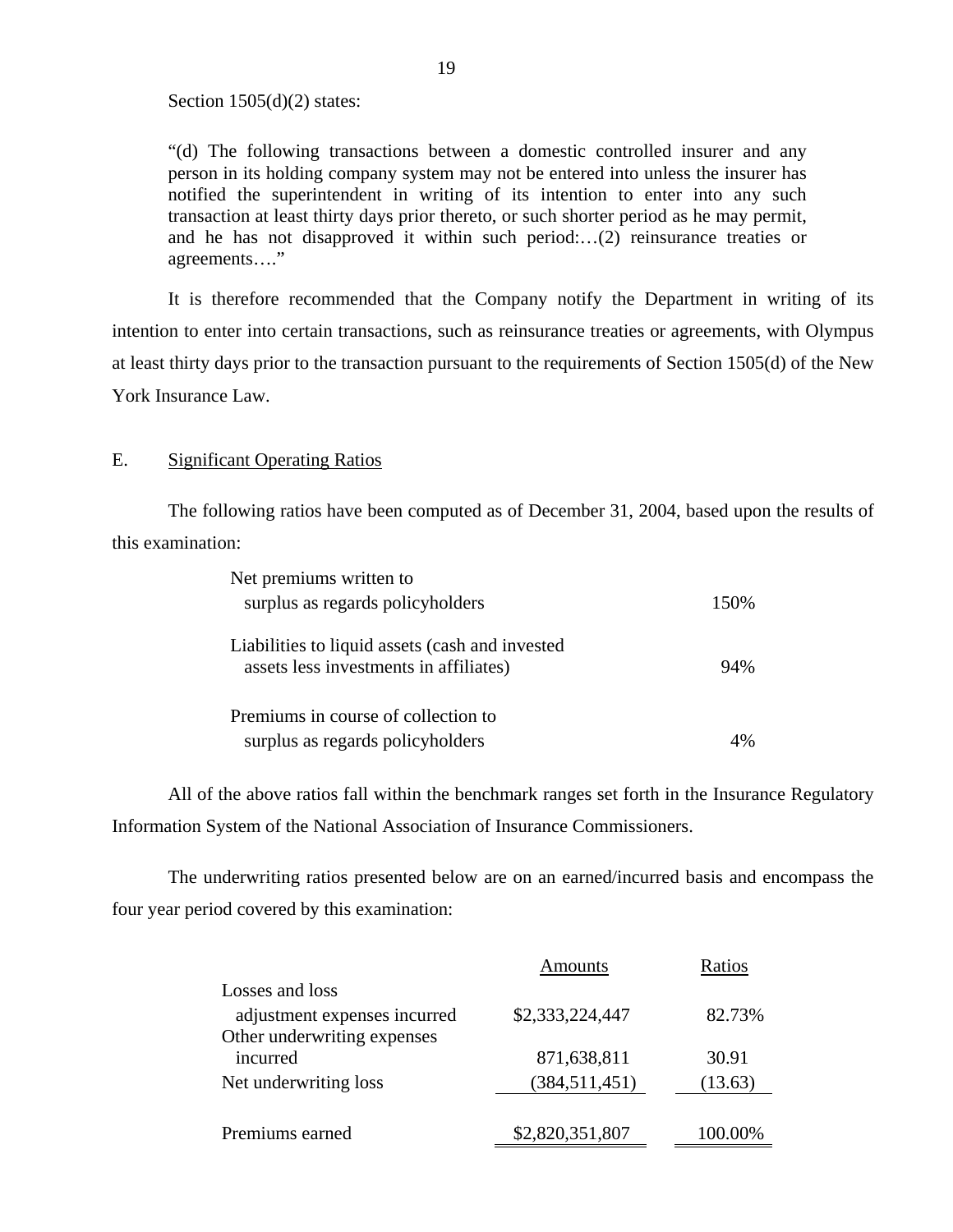#### <span id="page-21-0"></span>F. Accounts and Records

#### (i) Federal Income Tax Recoverable

The Company offset some of its current (\$11.1 million) federal income taxes payable with federal income taxes recoverable (\$1.3 million) from 2002 and prior.

Department Circular Letter No. 15(1975) states, in part:

"A refund due from the Treasury should be collectible within a brief period after the statement date, in order to be considered as an admitted asset. A balance due as a result of participation in a consolidated tax return should be paid over promptly by the parent. An open account or a promissory note from the parent would not be an admissible asset, and may violate the provisions of Section 85 [now Section 1407] of the New York Insurance Law"

It is recommended that the Company comply with Department Circular Letter No. 15 (1975) and only admit refunds due from the United States Treasury that will be collectible within a brief period after the statement date.

A similar recommendation was made in the prior report on examination.

#### (ii) Intercompany Receivables

The Companies intercompany balance consisted of a debit balance of \$9,034,838 and a credit balance of \$9,184,338 from various affiliates which is presented net in the filed annual statement as a liability of \$149,500. It is recommended that the company separate the debit and credit balances of the various affiliates and only offset those due to and from the same legal entity.

It was noted that a receivable from Folksamerica Holding Company ("FHC") in the amount of \$7,666,682 include intercompany balances dating back to 1994.

Department Circular Letter No. 15(1975) states, in part:

"1. Inter-company balances. Any such receivable over 90 days should be deducted as not admitted assets."

It is recommended that the Company age the receivable balance and not-admit those balances greater than 90 days past due.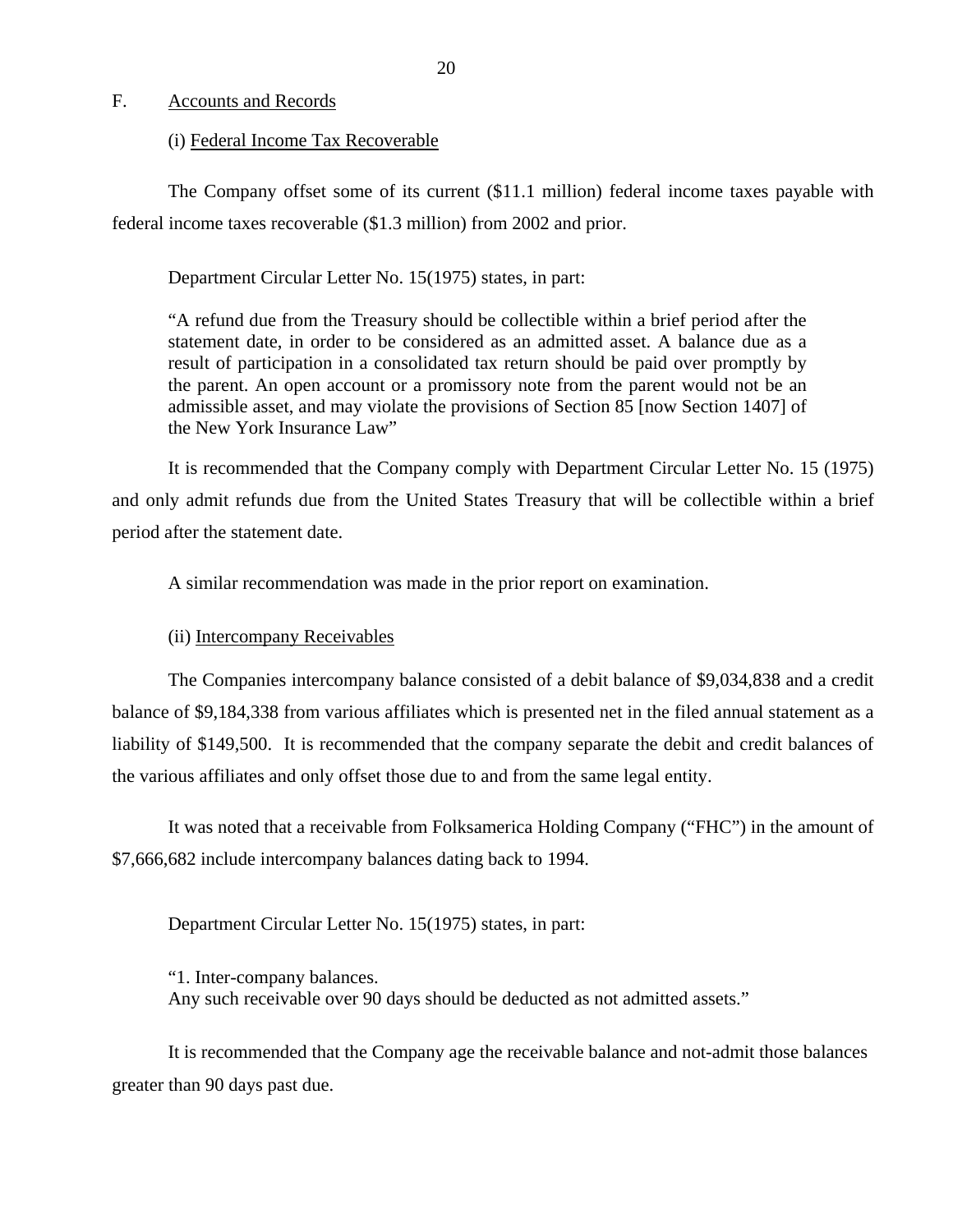The Company is a party to an expense allocation agreement with its parent company FHC and other members of the holding company. Article 7 of said agreement states, in part:

"All billings between the parties shall be settled within 15 days following presentation of the billing for the last month of each quarter. "

The Company is in violation of Section 1505(d)(3) of the New York Insurance Law by failing to follow its filed service agreement regarding the settlement of its intercompany billings within 15 days following presentation of the billings for the last month of each such quarter.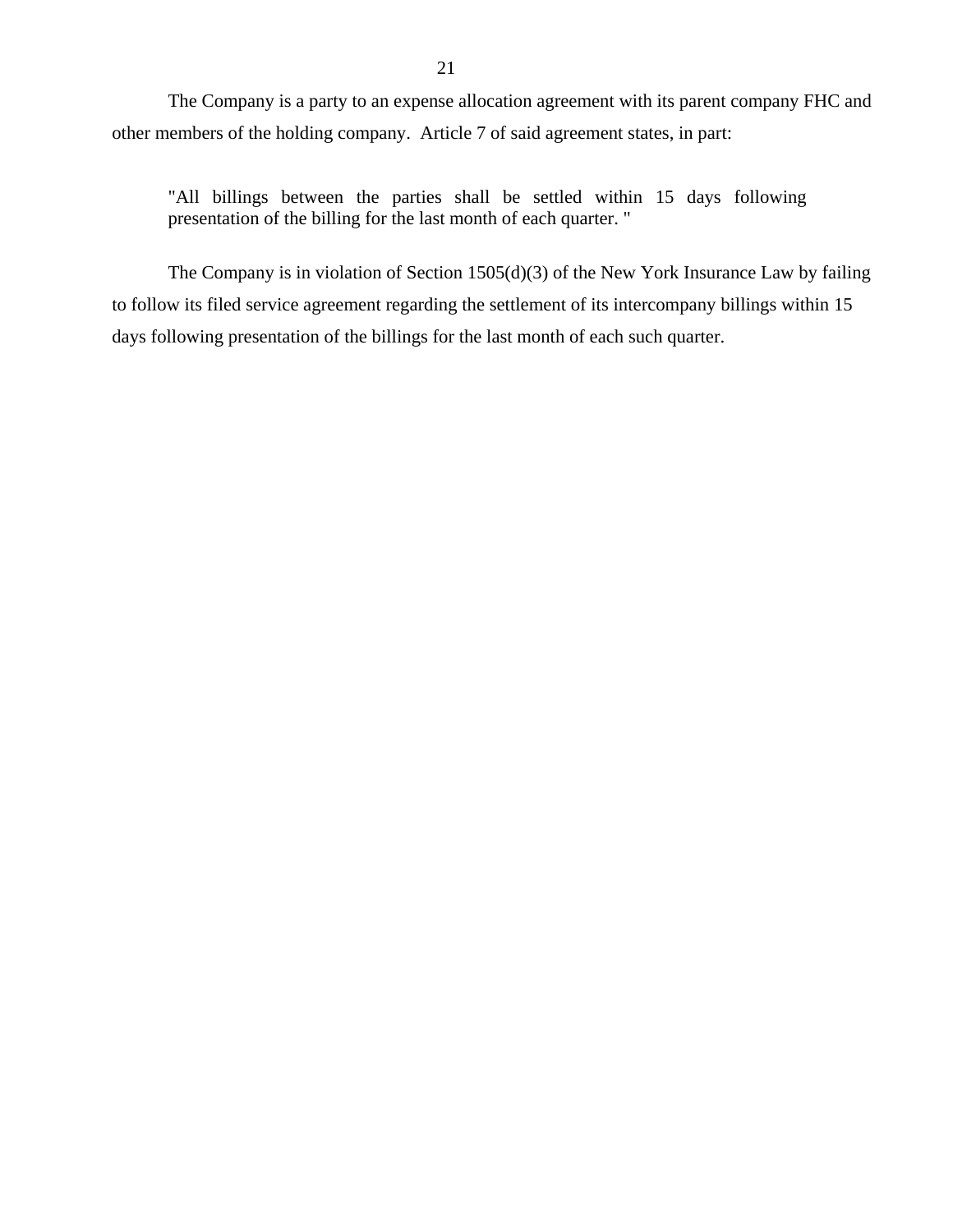## **3. FINANCIAL STATEMENTS**

## <span id="page-23-0"></span>A Balance Sheet

The following shows the assets, liabilities and surplus as regards policyholders as of December 31, 2004 as determined by this examination and as reported by the Company:

### Assets

| Assets                                                                      |                 |                        |                  |                  |            |
|-----------------------------------------------------------------------------|-----------------|------------------------|------------------|------------------|------------|
| Assets                                                                      |                 | Examination            |                  | Company          | Surplus    |
|                                                                             |                 | Assets Not             | Net Admitted     | Net Admitted     | Increase   |
|                                                                             | Assets          | Admitted               | Assets           | Assets           | (Decrease) |
| <b>Bonds</b>                                                                | \$1,588,869,150 | \$<br>$\boldsymbol{0}$ | \$1,588,869,150  | \$1,588,869,150  |            |
| Preferred stocks                                                            | 11,239,185      | $\boldsymbol{0}$       | 11,239,185       | 11,239,185       |            |
| Common stocks                                                               | 242,639,090     | $\mathbf{0}$           | 242,639,090      | 242,639,090      |            |
| Cash, cash equivalents and short-term                                       |                 |                        |                  |                  |            |
| investments                                                                 | 139,871,521     | $\boldsymbol{0}$       | 139,871,521      | 139,871,521      |            |
| Other invested assets                                                       | 93,191,146      | $\boldsymbol{0}$       | 93,191,146       | 93,191,146       |            |
| Receivable for securities                                                   | 136,331         | $\boldsymbol{0}$       | 136,331          | 136,331          |            |
| Investment income due and accrued                                           | 13,913,321      | $\boldsymbol{0}$       | 13,913,321       | 13,913,321       |            |
| Uncollected premiums and agents'                                            |                 |                        |                  |                  |            |
| balances in the course of collection                                        | 27,246,939      | $\boldsymbol{0}$       | 27,246,939       | 27,246,939       |            |
| Deferred premiums, agents' balances<br>and installments booked but deferred |                 |                        |                  |                  |            |
| and not yet due                                                             | 305,736,621     | $\boldsymbol{0}$       | 305,736,621      | 305,736,621      |            |
| Accrued retrospective premiums                                              | 10,086,897      | $\boldsymbol{0}$       | 10,086,897       | 10,086,897       |            |
| Amounts recoverable from reinsurers                                         | 33,229,275      | 0                      | 33,229,275       | 33,229,275       |            |
| Funds held by or deposited with                                             |                 |                        |                  |                  |            |
| reinsured companies                                                         | 218,919,981     | $\overline{0}$         | 218,919,981      | 218,919,981      |            |
| Net deferred tax asset                                                      | 64,270,918      | 21,978,922             | 42,291,996       | 42,291,996       |            |
| Electronic data processing equipment                                        |                 |                        |                  |                  |            |
| and software                                                                | 2,921,539       | 373,143                | 2,548,396        | 2,548,396        |            |
| Furniture and equipment, including                                          |                 |                        |                  |                  |            |
| health care delivery assets                                                 | 256,447         | 256,447                |                  |                  |            |
| Goodwill                                                                    | 12,827,472      | 12,827,472             | $\boldsymbol{0}$ | $\boldsymbol{0}$ |            |
| Organization costs                                                          | 800,000         | 800,000                | $\boldsymbol{0}$ | $\mathbf{0}$     |            |
| Leasehold improvements                                                      | 2,565,805       | 2,565,805              | $\Omega$         | $\Omega$         |            |
| Accounts receivable                                                         | 5,242,684       | 23,992                 | 5,218,692        | 5,218,692        |            |
| Promissory note                                                             | 5,429           | $\mathbf{0}$           | 5,429            | 5,429            |            |
| Security deposit                                                            | 70,000          | $\boldsymbol{0}$       | 70,000           | 70,000           |            |
| Other taxes                                                                 | 11,130          | $\theta$               | 11,130           | 11,130           |            |
| Accounts Receivable - loss                                                  |                 |                        |                  |                  |            |
| portfolio transfer                                                          | 10,813,910      | $\boldsymbol{0}$       | 10,813,910       | 10,813,910       |            |
| Prepaid expense                                                             | 249,374         | 249,374                | $\boldsymbol{0}$ | $\boldsymbol{0}$ |            |
| Total assets                                                                | \$2,785,114,165 | \$39,075,155           | \$2,746,039,010  | \$2,746,039,010  | \$0        |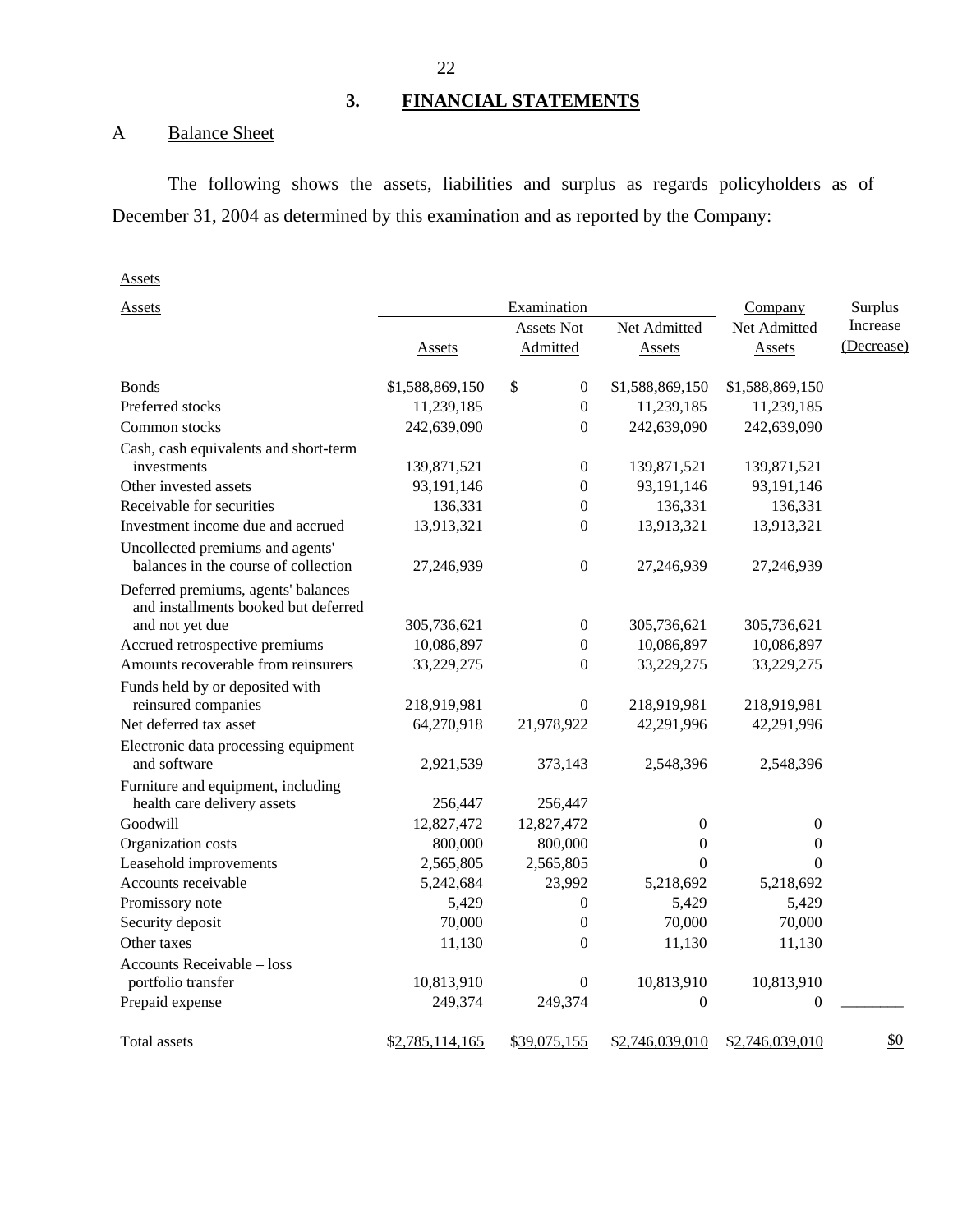| Liabilities, surplus and other funds                                  |                 |                  | Surplus           |
|-----------------------------------------------------------------------|-----------------|------------------|-------------------|
|                                                                       |                 |                  | Increase          |
| Liabilities                                                           | Examination     | <b>Company</b>   | (Decrease)        |
| Losses and loss adjustment expenses                                   | \$1,689,331,124 | \$1,432,331,124  | \$(257,000,000)   |
| Commissions payable, contingent commissions and other similar         |                 |                  |                   |
| charges                                                               | 9,112,619       | 9,112,619        |                   |
| Other expenses (excluding taxes, licenses and fees)                   | 20,055,006      | 20,055,006       |                   |
| Taxes, licenses and fees (excluding federal and foreign income taxes) | 562,711         | 562,711          |                   |
| Current federal and foreign income taxes                              | 9,859,712       | 9,859,712        |                   |
| Unearned premiums                                                     | 292,752,215     | 292,752,215      |                   |
| Ceded reinsurance premiums payable (net of ceding commissions)        | 117,796,046     | 117,796,046      |                   |
| Funds held by company under reinsurance treaties                      | 146,841,151     | 146,841,151      |                   |
| Amounts withheld or retained by company for account of others         | 206,895         | 206,895          |                   |
| Provision for reinsurance                                             | 6,647,171       | 6,647,171        |                   |
| Payable to parent, subsidiaries and affiliates                        | 149,500         | 149,500          |                   |
| Payable for securities                                                | 6,366,780       | 6,366,780        |                   |
| Loss portfolio transfer reserve ceded                                 | (217,680,000)   | (217,680,000)    |                   |
| Accounts payable other                                                | 3,634,460       | 3,634,460        |                   |
| <b>Total liabilities</b>                                              | \$2,085,635,391 | \$1,828,635,391  | $$$ (257,000,000) |
| <b>Surplus and Other Funds</b>                                        |                 |                  |                   |
| Common capital stock                                                  | \$<br>5,000,000 | 5,000,000<br>\$. |                   |
| Surplus Gain from Retroactive Reinsurance                             | 69,183,000      | 69,183,000       |                   |
| Gross paid in and contributed surplus                                 | 752,221,695     | 752,221,695      |                   |
| Unassigned funds (surplus)                                            | (166,001,076)   | 90,998,924       | $$$ (257,000,000) |
| Surplus as regards policyholders                                      | \$660,403,619   | \$917,403,619    | $$$ (257,000,000) |

Total liabilities, surplus and other funds  $$2,746,039,010$   $$2,746,039,010$ 

NOTE: The Internal Revenue Service has completed its audits of the Company's consolidated federal income tax returns through tax year 2002. All material adjustments, if any, made subsequent to the date of examination and arising from said audits, are reflected in the financial statements included in this report. The Internal Revenue Service has not yet begun to audit tax returns covering tax years 2003 and 2004. The examiner is unaware of any potential exposure of the Company to any tax assessment and no liability has been established herein relative to such contingency.

\$2,746,039,010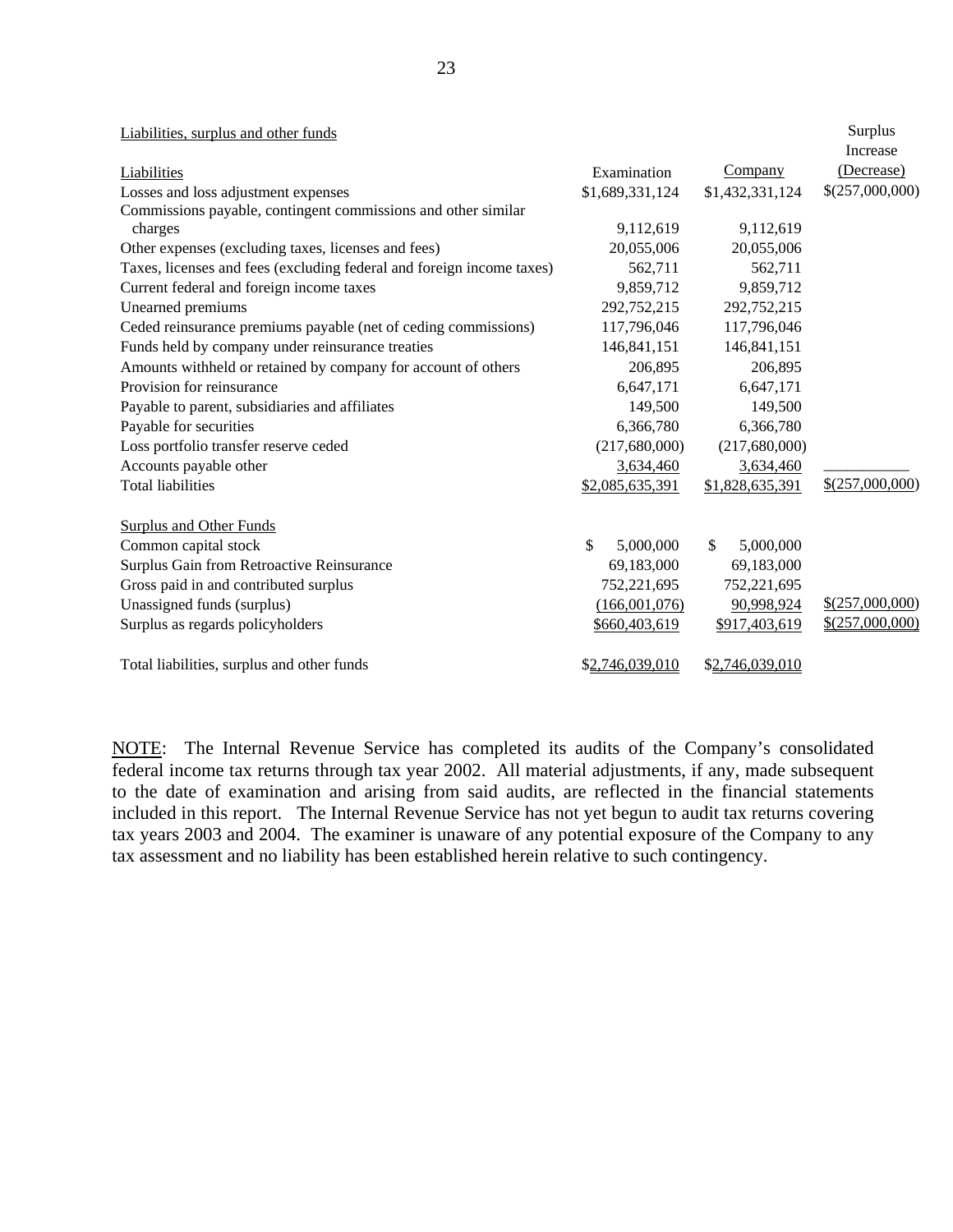## B. Underwriting and Investment Exhibit

Surplus as regards policyholders increased \$227,746,391 during the four year examination period January 1, 2001 through December 31, 2004, detailed as follows:

| <b>Underwriting Income</b>                                                                 |                            |                   |
|--------------------------------------------------------------------------------------------|----------------------------|-------------------|
| Premiums earned                                                                            |                            | \$2,820,351,807   |
| Deductions:                                                                                |                            |                   |
| Losses incurred                                                                            | \$2,126,209,359            |                   |
| Loss adjustment expenses incurred<br>Other underwriting expenses incurred                  | 207,015,088<br>871,638,811 |                   |
|                                                                                            |                            |                   |
| Total underwriting deductions                                                              |                            | 3,204,863,258     |
| Net underwriting gain or (loss)                                                            |                            | \$(384,511,451)   |
| <b>Investment Income</b>                                                                   |                            |                   |
| Net investment income earned                                                               | \$197,960,933              |                   |
| Net realized capital gain                                                                  | 78,993,228                 |                   |
|                                                                                            |                            |                   |
| Net investment gain or (loss)                                                              |                            | 276,954,161       |
| Other Income                                                                               |                            |                   |
| Net gain or (loss) from agents' or premium balances charged off                            | \$558,975                  |                   |
| Finance and service charges not included in premiums                                       | 0                          |                   |
| Aggregate write-ins for miscellaneous income                                               | 24,628,253                 |                   |
| Total other income                                                                         |                            | 25, 187, 228      |
| Net income before dividends to policyholders and before federal                            |                            |                   |
| And foreign income taxes                                                                   |                            | \$(82,370,062)    |
| Dividends to policyholders                                                                 |                            | $\overline{0}$    |
| Net income after dividends to policyholders but before federal<br>and foreign income taxes |                            | \$(82,370,062)    |
| Federal and foreign income taxes incurred                                                  |                            | 57,786,095        |
| Net Income                                                                                 |                            | \$(140, 156, 157) |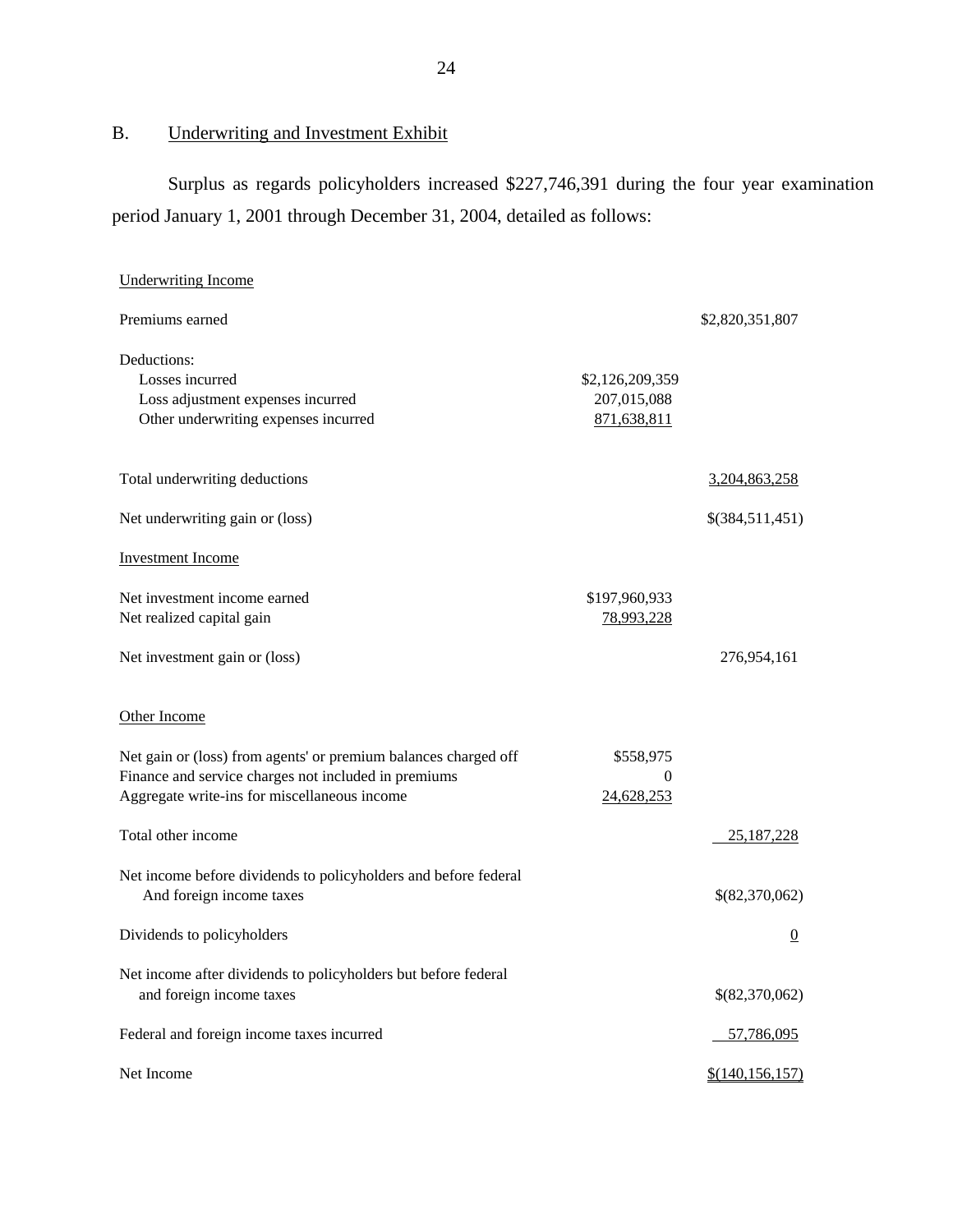Capital and Surplus Account

Surplus as regards policyholders per report on

examination as of December 31, 2000

|                                                               | Gains in<br><b>Surplus</b> | Losses in<br><b>Surplus</b> |               |
|---------------------------------------------------------------|----------------------------|-----------------------------|---------------|
| Net income                                                    |                            | \$140,156,157               |               |
| Net unrealized capital gains or (losses)                      | \$3,058,844                |                             |               |
| Change in net unrealized foreign exchange capital gain (loss) | 7,797,308                  |                             |               |
| Change in net deferred income tax                             | 9,046,163                  |                             |               |
| Change in non-admitted assets                                 |                            | 5,129,857                   |               |
| Change in provision for reinsurance                           |                            | 2,051,570                   |               |
| Cumulative effect of changes in accounting principles         | 76,406,659                 |                             |               |
| Surplus adjustments paid in                                   | 425,000,000                |                             |               |
| Dividends to stockholders                                     |                            | 89,000,000                  |               |
| Aggregate write-ins for gains and losses in surplus           | 13,775,000                 |                             |               |
| Total gains and losses                                        | <u>\$535,083,974</u>       | \$236,337,584               |               |
| Net increase (decrease) in surplus                            |                            |                             | 298,746,388   |
| Surplus as regards policyholders per report on                |                            |                             |               |
| examination as of December 31, 2004                           |                            |                             | \$660,403,619 |

#### **4. LOSSES AND LOSS ADJUSTMENT EXPENSES**

\$361,657,231

The examination liability for the captioned items of \$1,689,331,124 is \$257,000,000 more than the amount reported by the Company as of December 31, 2004. The examination analysis was conducted in accordance with generally accepted actuarial principles and practices and was based on statistical information contained in the Companies internal records and in its filed annual statements.

#### **5. SUBSEQUENT EVENTS**

#### (i) Katrina, Rita and Wilma Hurricane Losses

The 2005 Management Discussion and Analysis ("MD&A") stated that the Company experienced a pre-tax loss of \$256.7 million from hurricanes Katrina, Rita and Wilma net of reinstatements and reinsurance which added a total of thirty-one points to the 2005 combined ratio. In addition, the Company recorded an extra \$57.3 million of additional development which contributed seven points to the 2005 loss ratio. During 2005, Folksamerica Holdings Inc. contributed \$250,000,000 to the capital of the Company.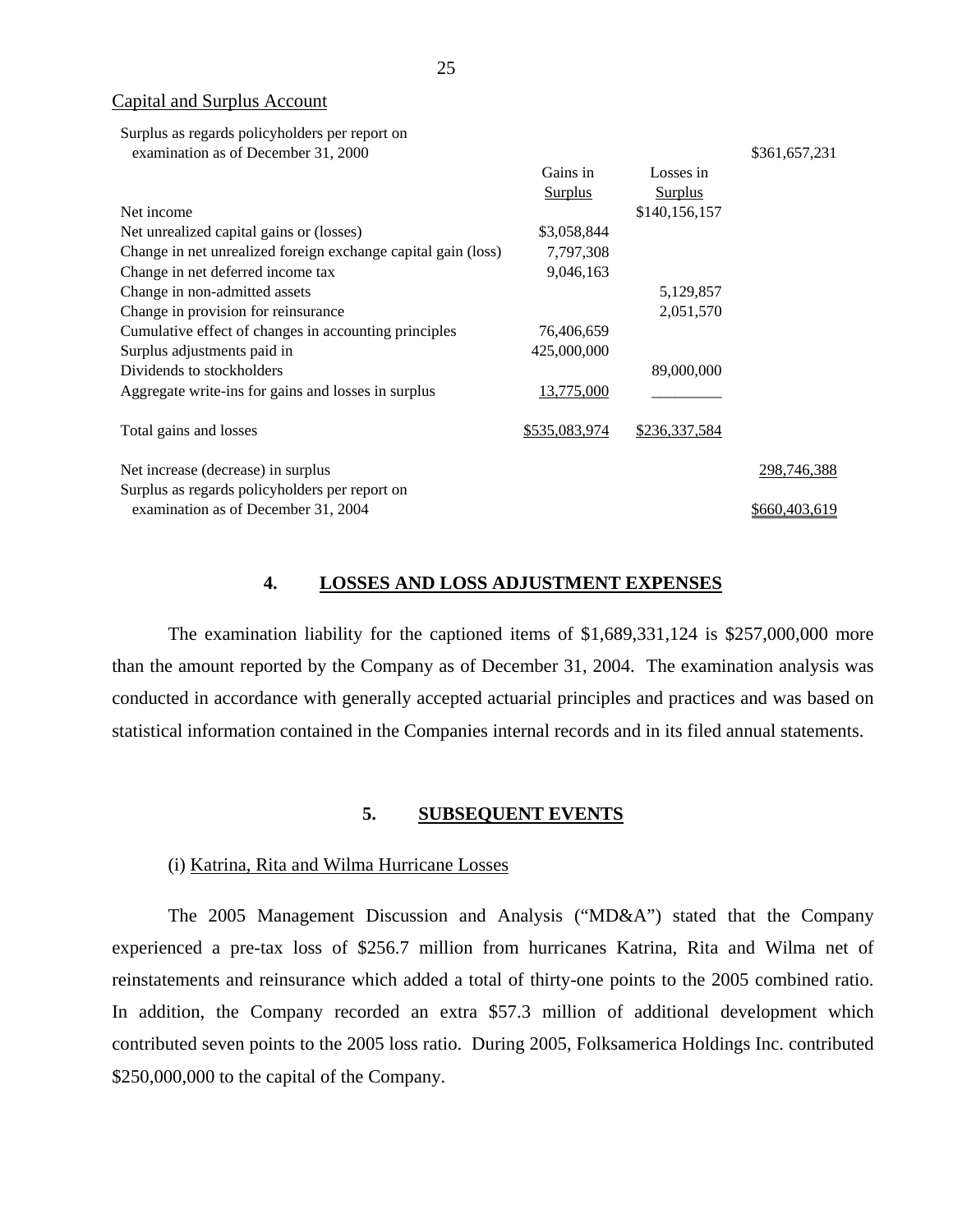The MD&A stated that, for the year 2005, the Company ceded to Olympus 75% of its noncasualty excess of loss treaties, 50% of property proportional business and up to 75% of its White Mountain submitted business. The Company receives an override commission from Olympus. For 2005, the Company ceded \$428.0 million in earned premium, \$781.3 million of incurred losses, \$114.1 million of acquisition expenses and \$26.1 million of override commissions, net of \$6.9 million brokerage fees to White Mountain Group. For 2006, the MD&A states the company modified its terms with Olympus. The Company cedes 35% of its 2006 underwriting year short-tail excess of loss to Olympus and the newly formed Helicon Reinsurance Co. Ltd. ("Helicon"). Olympus and Helicon share the 35% based upon the relative capital base. The year 2005 and prior underwriting year business continue to run-off with Olympus. The Company has fully collateralized all of its recoverables related to the prior years and 2005 underwriting year. The MD&A stated that in 2005, the Company entered into a 10% quota share with an affiliate Sirius International Insurance Company. The MD&A also noted that \$57.3 million unfavorable development for the year 2004 was mainly due to the detailed ground-up study of asbestos completed by the Company in the year 2005.

The examiner notes that the Company reflected an increase of Loss and LAE of \$131 million in the September 30, 2005 -third quarter statement. The Company reported a deficiency of \$51 million (\$27 million case plus \$24 million incurred but not reported ("IBNR")) on its third quarter 2005 run-off which, according to the MD&A was mostly A&E reserves.

#### (ii) AM Best downgrade of Olympus Re

On September 16, 2006, AM Best downgraded Olympus Re as follows:

"Bermuda insurance group White Mountains is also believed to be working with investors to recapitalize Olympus Re, an insurer it formed in late 2001 principally to provide quota-share reinsurance to the group's reinsurance units. Olympus saw most, if not all, its \$600 million in capital wiped away by storm losses incurred by White Mountains' reinsurance companies Folksamerica and Sirius last year and this year. The reinsurance recoverables are collateralized, according to company records."

Olympus Re is the primary reinsurer of Folksamerica. (75% quota share of all property and marine excess and 50% quota share of all property pro rata) Folksamerica ceded \$451 million in premiums to Olympus during the year 2004 (of total ceded premium of \$491 million). In 2004, the recoverables are fully funded as follows: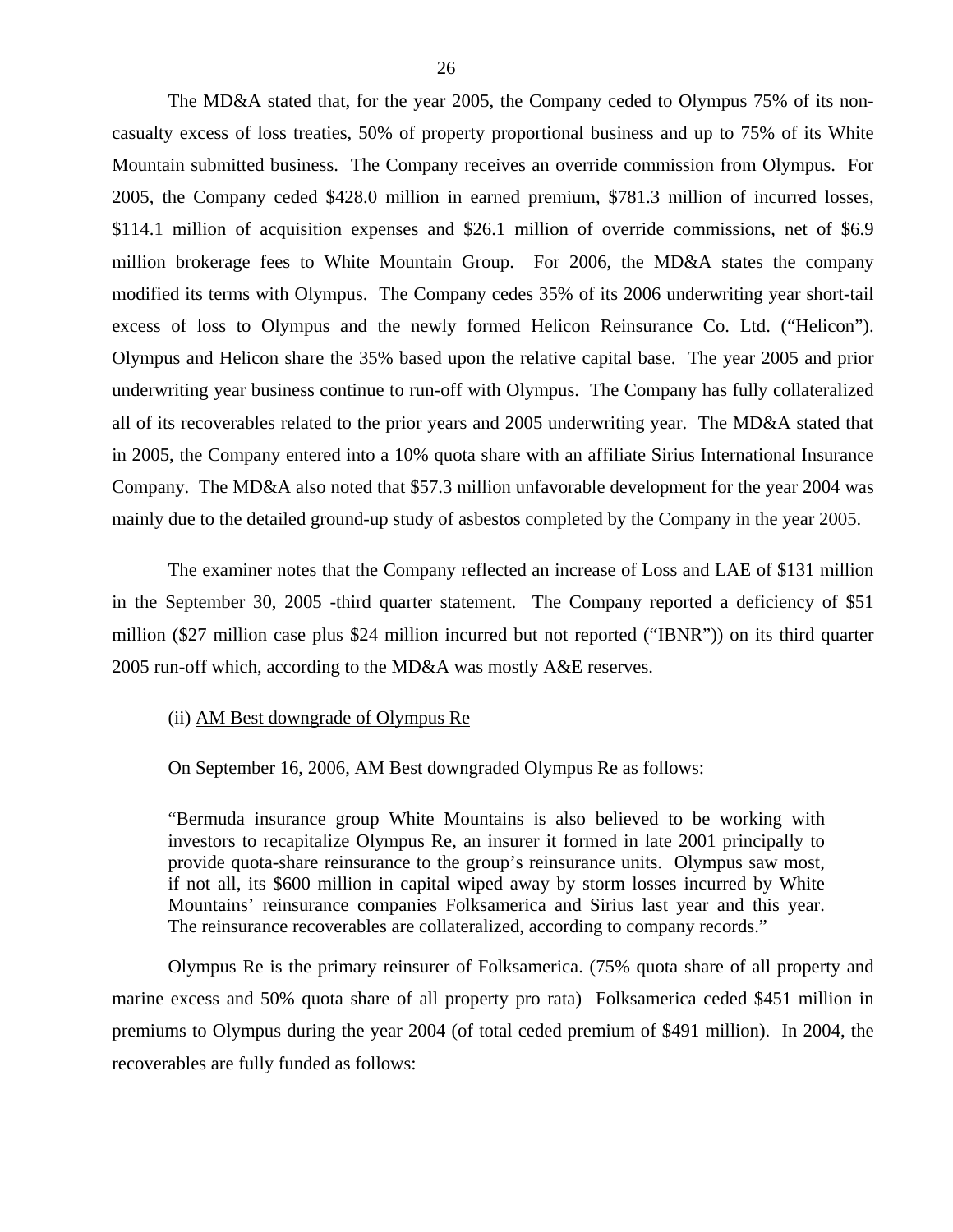| <b>Reinsurance Recoveries</b> | \$384,973 |
|-------------------------------|-----------|
| <b>Letters of Credit</b>      | 22,136    |
| Ceded Balances Payable        | 107,909   |
| Other (Trust Agreement)       | 294,758   |
| Total funds available         | \$424,803 |

At December 2005, Olympus had assets of \$1.2 billion, liabilities of \$1.16 billion and capital of \$21 million. The "recapitalized" Olympus had assets of \$1.28 billion, liabilities of \$1.16 billion and capital of \$185 million.

#### (iii) AM Best Downgrade of Folksamerica Re

On June 16, 2006, the Company revised loss estimates noting that new claims information for the offshore energy exposures prompted management to reserve all energy contracts to full policy limits. The gross loss estimates increased reserves by \$203 million. That action pushed A.M. Best to downgrade Folksamerica to "A-minus". AM Best was upset that they had reaffirmed Folks America Re rating of A+ on June 13, 2006, just three days prior based upon discussions with management.

Under the terms of the Olympus treaty, Folks America ceded \$143 million of those losses to Olympus Re. The additional development would leave Olympus with capital of \$42 million.

Standard and Poors ("S&P") noted that an indemnification agreement entered on June 19, 2006, provides that White Mountain will reimburse up to \$137 million of the losses ceded to Olympus Re.

#### (iv) Current Capacity

Both S&P and AM Best expressed concern over the Company's long term ability to handle another catastrophe:

#### AM Best states:

"A.M. Best remains concerned with management's overall risk management capability and the future viability of its current reinsurance structures should material catastrophe-related property losses continue to ensue"

Standard and Poor's states:

"The rating actions reflect Standard & Poor's concerns about the enterprise level risk management and risk mitigation capabilities of WTM (White Mountain Group) and its operating subsidiaries."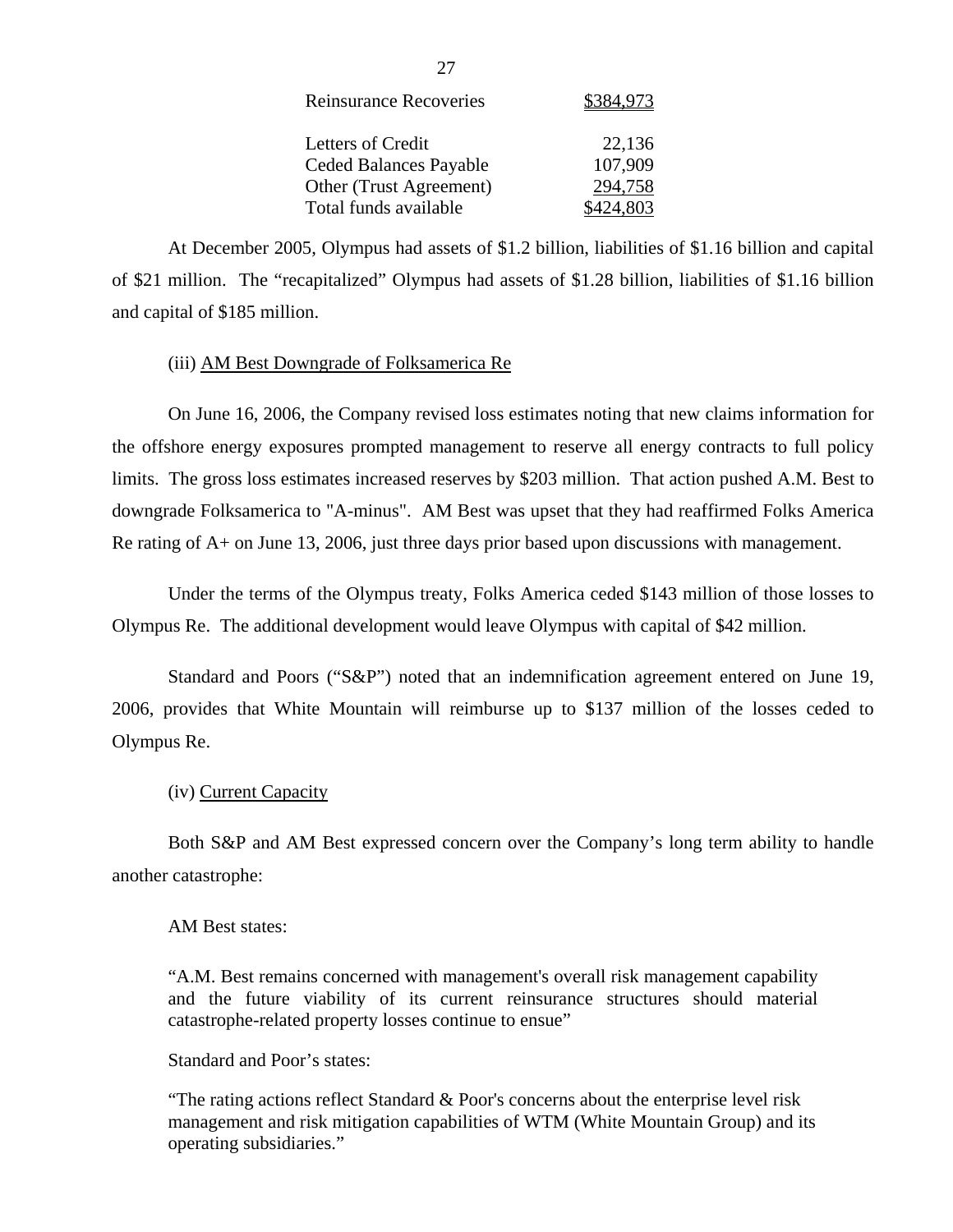Effective January 1, 2006 Sirius International no longer cedes any of its business to Olympus and Folksamerica renewed its quota share reinsurance with Olympus on modified terms. Under its revised arrangements, for an override commission on premiums ceded, Folksamerica will cede up to 35% of its 2006 underwriting year short-tailed excess of loss business, mainly property and marine, to Olympus and a newly-formed reinsurer, Helicon Reinsurance Company, Ltd. ("Helicon"). Olympus and Helicon share, pro rata approximately 56% and 44%, in this up to 35% cession based on their relative capital bases. The year 2005 and prior underwriting risk will continue to run-off with Olympus and it is expected that the majority of the risk exposures will expire by the end of the second quarter of 2006.

#### (v) Helicon Reinsurance Company, Ltd.

Helicon Re Holdings, LLC ("Helicon Re") is a specialty reinsurer focused on the property excess and marine excess reinsurance market. Based in Bermuda, Helicon Re originates its policies through a partnership with Folksamerica. Through this partnership, Helicon Re participates in renewals and new business opportunities in the property excess of loss reinsurance market, all of which will be underwritten by White Mountains. Additionally, Helicon Re doesn't have exposure to legacy liabilities from policies written in less favorable environments or which have exposure to past catastrophes such as hurricanes Katrina, Rita and Wilma.

#### (vi) Other Catastrophe Coverage for the year 2006

During the first quarter of 2006, Folksamerica purchased a series of second event industry loss warranty covers ("ILW") for a total cost of \$19 million. This reinsurance has a total limit of \$150 million from multiple retrocessionnaires. The ILW was purchased to protect Folksamerica's balance sheet from the adverse impact of the occurrence of two significant natural peril catastrophe events in the United States during 2006 ("Loss Events'). Coverage is not dependent on the order in which the Loss Events occur, and Folksamerica can only recover losses that it incurs as a result of the Loss Events.

(vii) Indemnity Agreement between Folksamerica Holding Company, Inc. and Olympus

On June 16, 2006, Folksamerica Holding Company, Inc. entered into an indemnity agreement with Olympus under which Folksamerica Holding Company agreed to reimburse Olympus for up to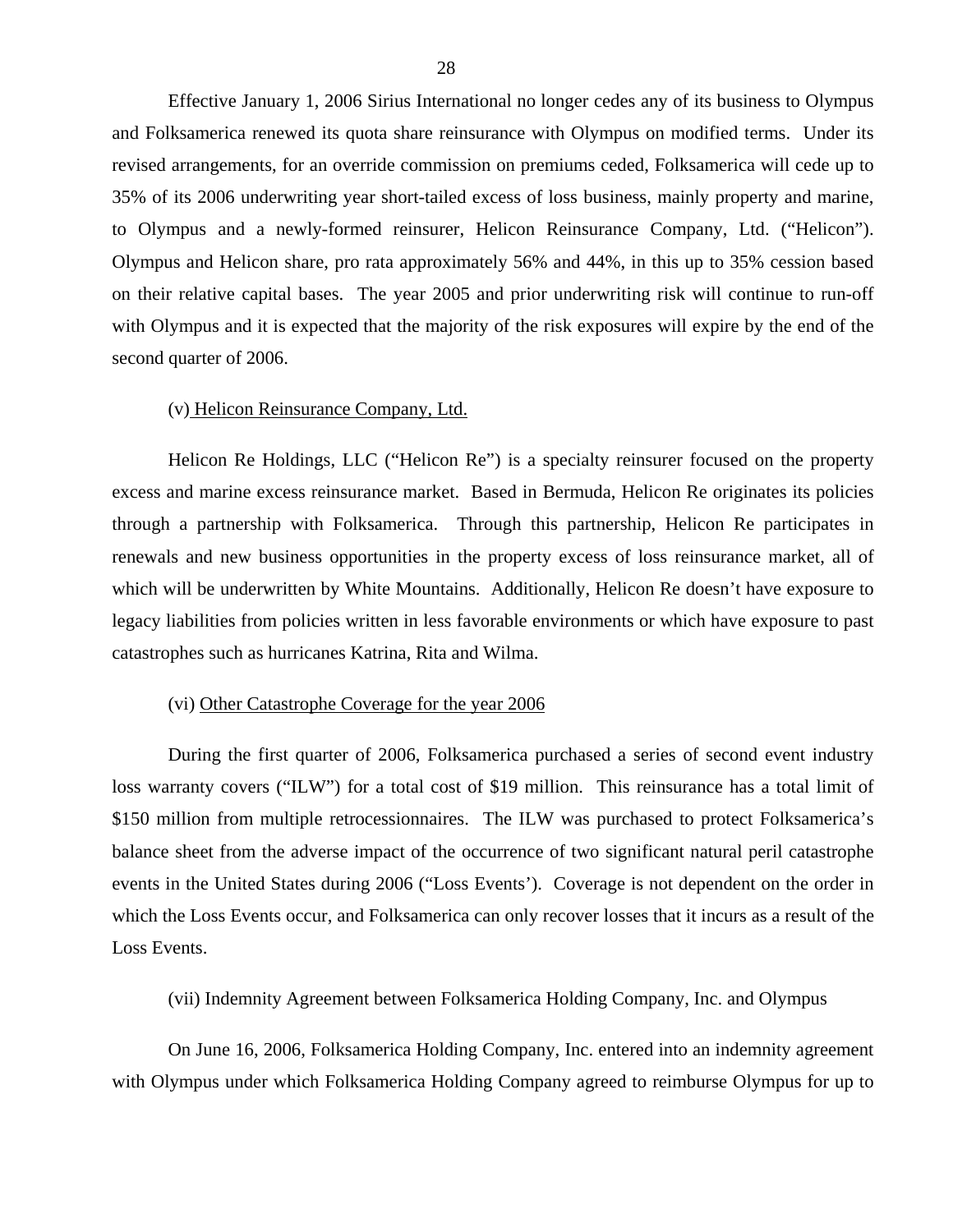<span id="page-30-0"></span>\$137 million of these losses, which have been recorded as loss and LAE expense during the second quarter of 2006.

(viii) Sale of Sirius American Insurance Company

On March 27, 2006 the Company sold its subsidiary, Sirius American Insurance Company to parent, Folksamerica Holding Company, Inc.

### **6. COMPLIANCE WITH PRIOR REPORT ON EXAMINATION**

The prior report on examination contained three recommendations as follows (page numbers refer to the prior report):

#### **ITEM**

#### PAGE NO.

#### A. Accounts and Records

It was recommended that the Company take proper care when 15 completing the annual statement and that all the states in which the Company is licensed are properly reported.

The Company has complied with this recommendation.

#### B. Federal Income Tax Recoverable

It was recommended that the Company comply with Circular Letter 15 20 (1975) and only admit refunds due from the United States Treasury that will be collectible within a brief period after the statement date.

The Company has not complied with this recommendation. A similar comment is made in this report.

#### C. Receivable from Parents, Subsidiaries and Affiliates

It was recommended that the Company comply with Circular Letter 15 20 (1975) and only admit inter-company receivables which are under 90 days past due.

The Company has not complied with this recommendation. A similar comment is made in this report.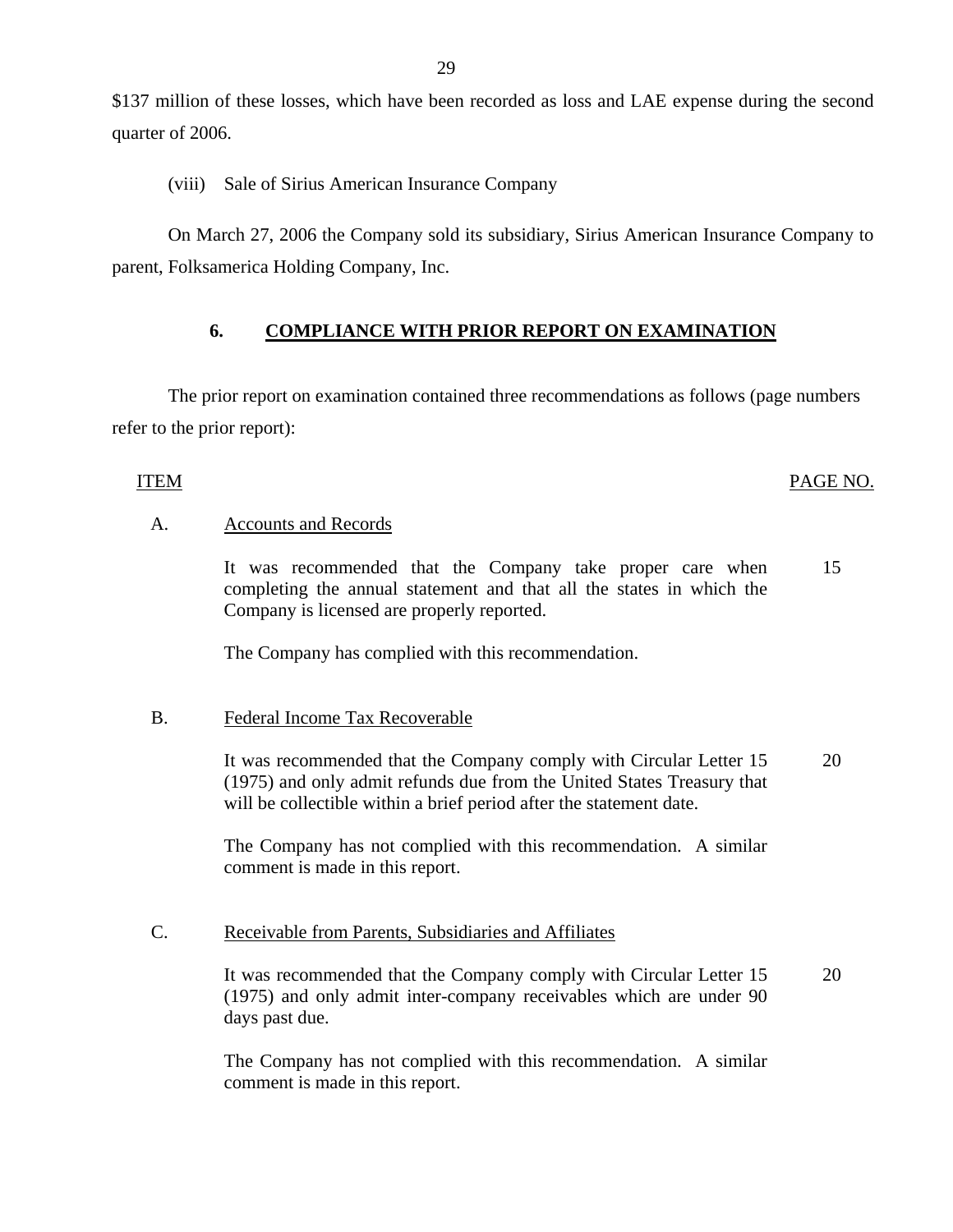## **7. SUMMARY OF COMMENTS AND RECOMMENDATIONS**

#### <span id="page-31-0"></span>ITEM

#### PAGE NO.

#### Reinsurance

## A. <u>Reinsurance</u><br>(i) Trust Agreements

It is recommended that the Company amend the Imagine reinsurance agreement to comply with Department Regulation 114. 12

It is recommended that the Company amend the Olympus Trust agreement to comply with Department Regulation 114. 13

#### (ii) Letters of Credit

It is recommended that the Company comply with Department Regulation 133 and include all the required conditions of Part 79.2 in its letters of credit. 13

It is recommended that the Company be named as beneficiary in all its letters of credit. 13

#### (iii) Special Termination Provision

It is recommended that the Company comply with Section 1308 of the New York Insurance Law and remove all special termination provisions relating to the financial condition of the Company from future reinsurance contracts. 13

#### **Holding Company**

# B. Holding Company<br>
(i) Tax Allocation Agreement

It is recommendation that the Company fully comply with Department Circular Letter No. 33 (1979) and file any amendments to its tax allocation agreement thirty days prior to its implementation. 16

#### (ii) Relationship with Olympus Reinsurance Company, LTD

Comment that Olympus is a related party based upon the concept of control defined by Section 1501(a) of the New York Insurance Law. 18

It is recommended that the Company notify the Department in writing of its intention to enter into certain transactions, such as reinsurance treaties or agreements, with Olympus at least thirty days prior to the transaction pursuant to the requirements of Section 1505(d) of the New York Insurance Law. 19

#### 30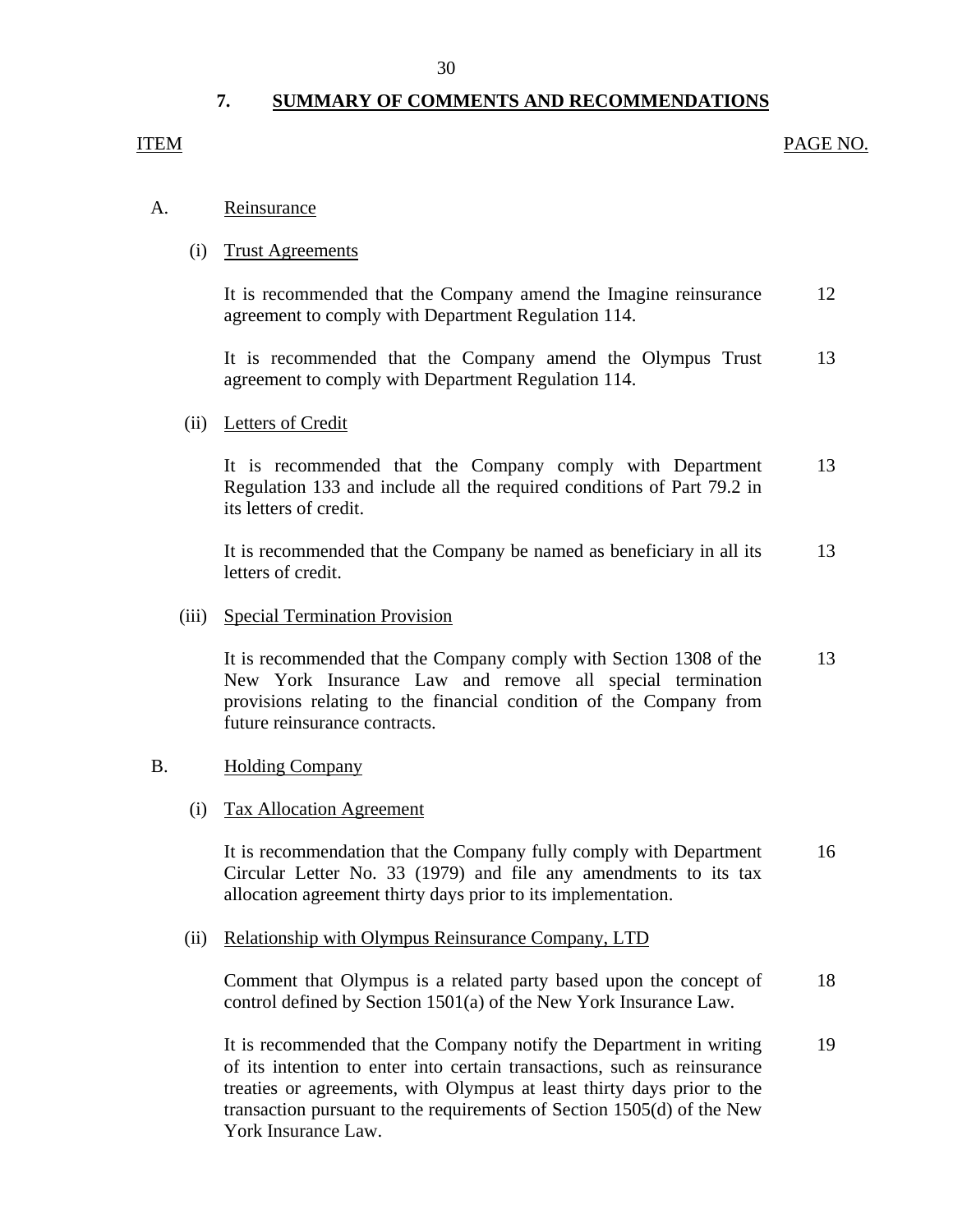#### Accounts and records C.

Accounts and records<br>
(i) Federal Income Tax Recoverable

It is recommended that the Company comply with Circular Letter No. 15 (1975) and only admit refunds due from the United States Treasury that will be collectible within a brief period after the statement date. 20

#### (ii) Intercompany Receivables

It is recommended that the company separate the debit and credit balances of the various affiliates and only offset those due to and from the same legal entity. 20

It is recommended that the Company age the receivable balance and not-admit those balances greater than 90 days past due. 20

The Company is in violation of Section 1505(d)(3) of the New York Insurance Law by failing to follow its filed service agreement regarding the settlement of its intercompany billings within 15 days following presentation of the billings for the last month of each such quarter. 21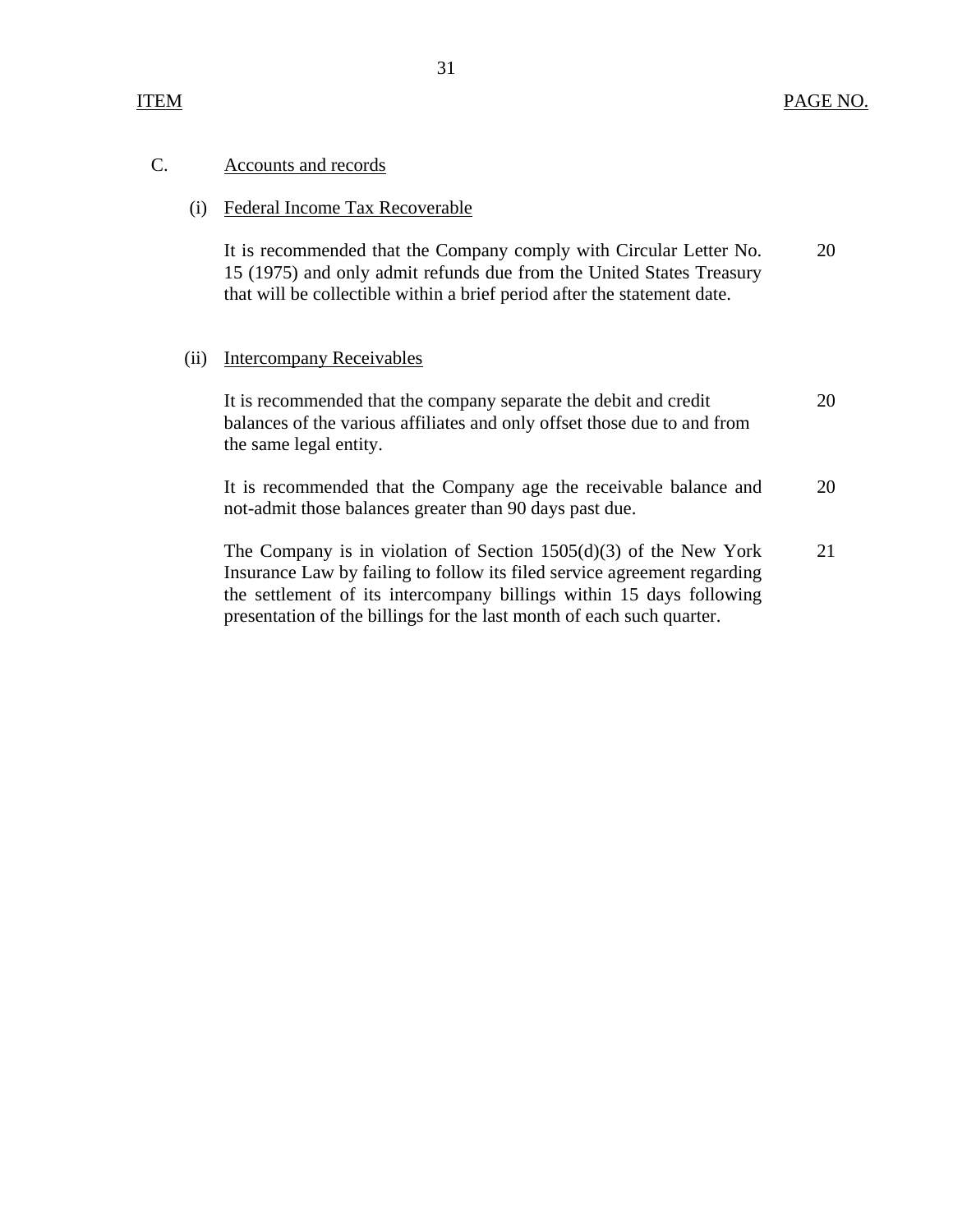Respectfully submitted,

 $/S/$  $\overline{\phantom{a}}$ /S/ Douglas Bartlett, CFE

STATE OF NEW YORK ) )SS:  $\mathcal{L}$ COUNTY OF NEW YORK )

DOUGLAS BARTLETT, being duly sworn, deposes and says that the foregoing report, subscribed by him/, is true to the best of his knowledge and belief.

 $/S/$  $\overline{\phantom{a}}$ /S/ Douglas Bartlett

Subscribed and sworn to before me

this day of  $\frac{1}{200}$ , 200